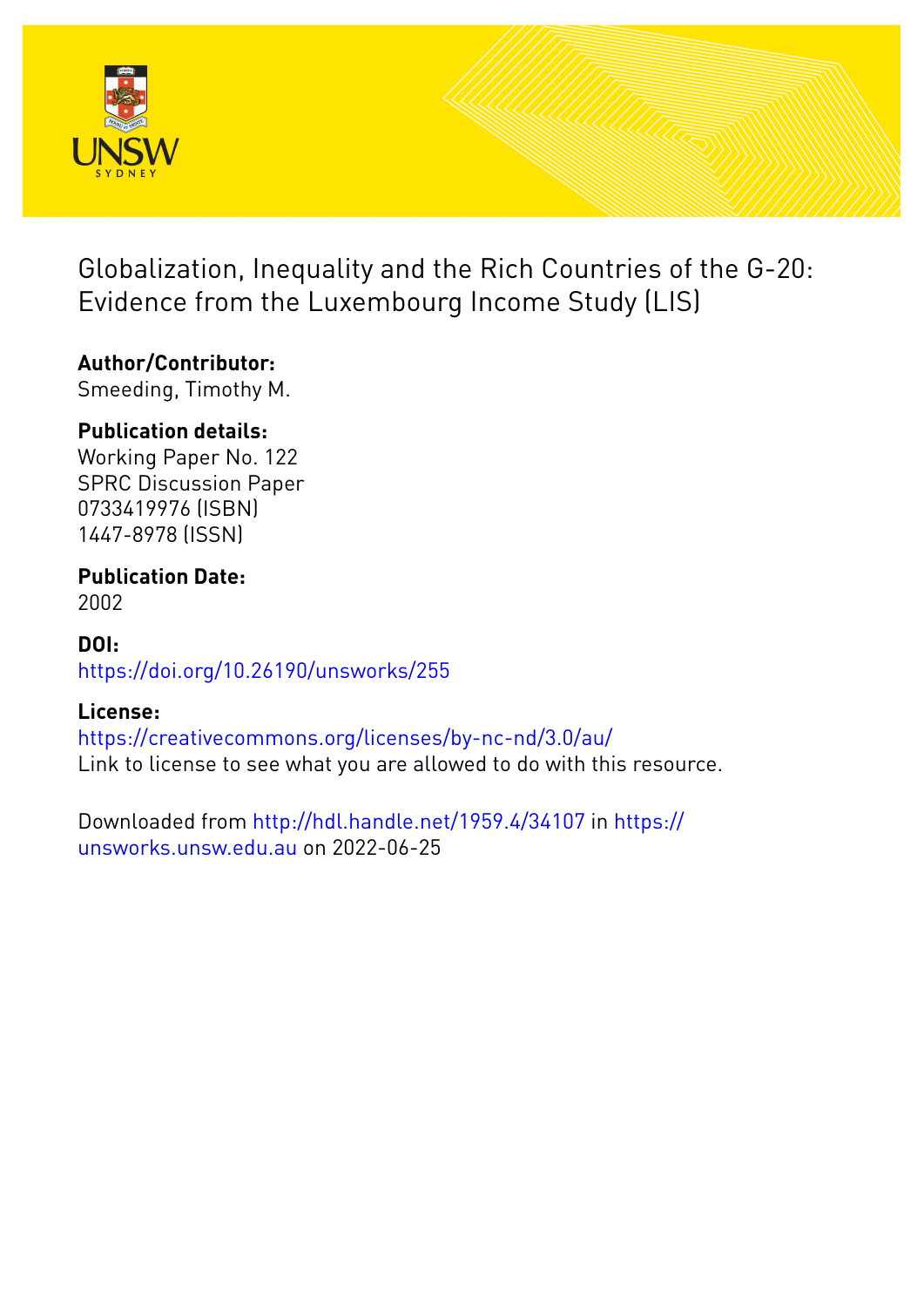

# Globalization, Inequality and the Rich Countries of the G-20: Evidence from the Luxembourg Income Study (LIS)

**By Timothy M. Smeeding SPRC Discussion Paper No. 122** *December 2002*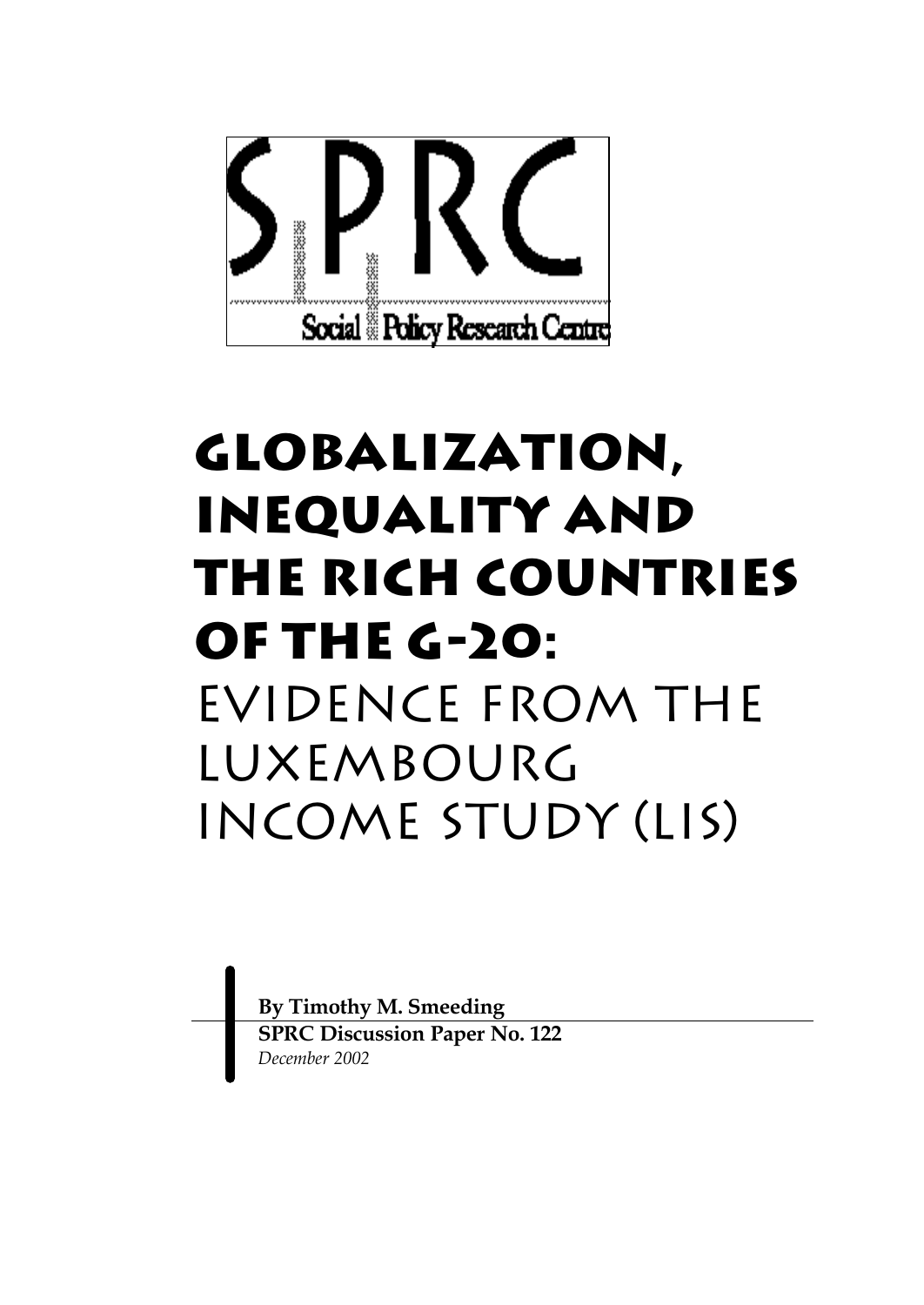Published by The Social Policy Research Centre University of New South Wales Sydney NSW 2052 Australia © SPRC 2002

ISSN: 1447-8978 ISBN: 0 7334 1997 6

Social Policy Research Centre Discussion Papers are a means of publishing selected results from the Centre's research, work commissioned by the Centre or research by visitors to the Centre, for discussion and comment in the research community and/or welfare sector before more formal publication. As with all the Centre's publications, the views expressed in this discussion paper do not reflect any official position on behalf of the Centre. The publication is copyright. This publication may be downloaded for use in private study, research, criticism and review. The paper may not be reproduced in any form without the permission of the author

Jenny Chalmers, Sheila Shaver, and Saba Waseem **Editors** 

About the Author:

Professor Smeeding is the Director of the Luxembourg Income Study, and a Professor at the Centre for Policy Research, Syracuse University. The paper was prepared for the G-20 Meeting, Globalization, Living Standards And Inequality: Recent Progress and Continuing Challenges, Sydney Australia, May 26 – 28, 2002. The author thanks The Reserve Bank of Australia, The Australian Treasury, and the Social Policy Research Centre at the University of New South Wales, Sydney, Australia for their support in preparing this paper. Kim Desmond, Jon Schwabish and Kati Foley provided excellent data assistance. Comments by workshop participants, Terry O'Brien and David Gruen were very helpful. The author alone retains all responsibility for errors of both commission and omission.

Correspondence to: Timothy Smeeding Email: tmsmeed@maxwell.syr.edu, or Postal Address: Professor Timothy Smeeding Center for Policy Research 426 Eggers Hall Syracuse University Syracuse, NY 13244-1020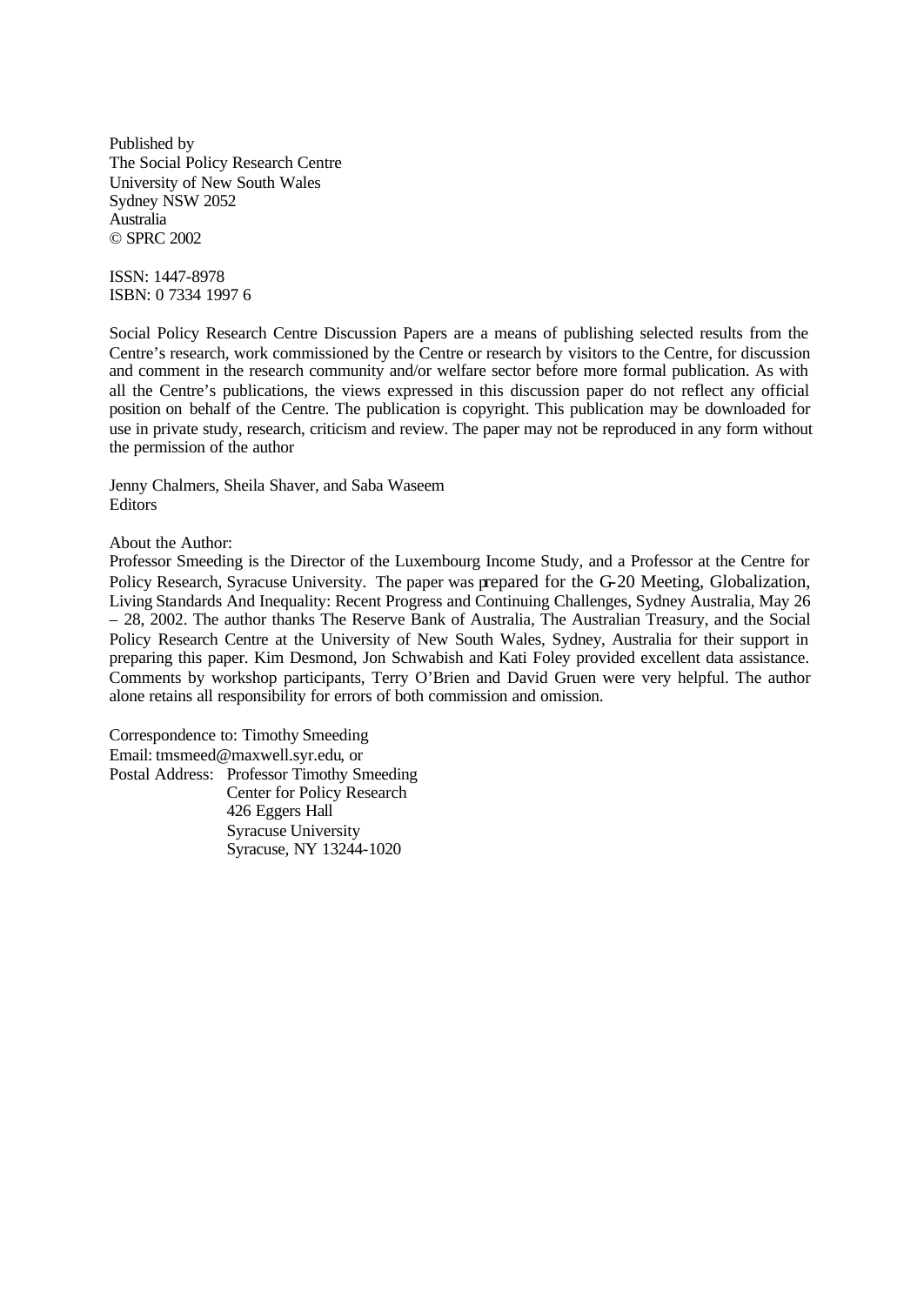## **Abstract**

The purpose of this study is to summarize and comment upon what we know about the determinants of both the level and trend in economic inequality over the past two decades, and to relate these findings to the progress of globalization in these nations. While the fruits of economic progress in rich nations have not been equally spread, we argue that most citizens in rich Organization for Economic Cooperation and Development (OECD) nations have benefited from the trend toward global economic progress. We begin with a summary of the differences in overall economic inequality within the G20 nations based on LIS (Luxembourg Income Study) data and recent work by others. Here we find that social policies, wage distributions, time worked, social and labor market institutions and demographic differences all have some influence on why there are large differences in inequality among rich nations at any point in time. In contrast, trade policy has not been shown to have any major impact on economic inequality.

Next, we turn to trends in inequality. We find modest and sometimes dissimilar changes in the distribution of income have taken place within most advanced nations, with most finding a higher level of inequality in the mid-to-late 1990s than in the 1980s. Inequality, however, has not risen markedly in some nations (e.g., Denmark, Germany, France, and Canada) over this period, while its rise has slowed in several other nations during the late 1990s. The explanations for rising inequality in rich countries are many, and no one single set of explanations is ultimately convincing. In particular, there is no evidence that we know of that trade and globalization is bad for rich countries.

This suggests that rising economic inequality is not inevitable, or that it necessarily hurts low skill-low income families. Rather it suggests that globalization does not force any single outcome on any country. Domestic policies and institutions still have large effects on the level and trend of inequality within rich and middle-income nations, even in a globalizing world economy.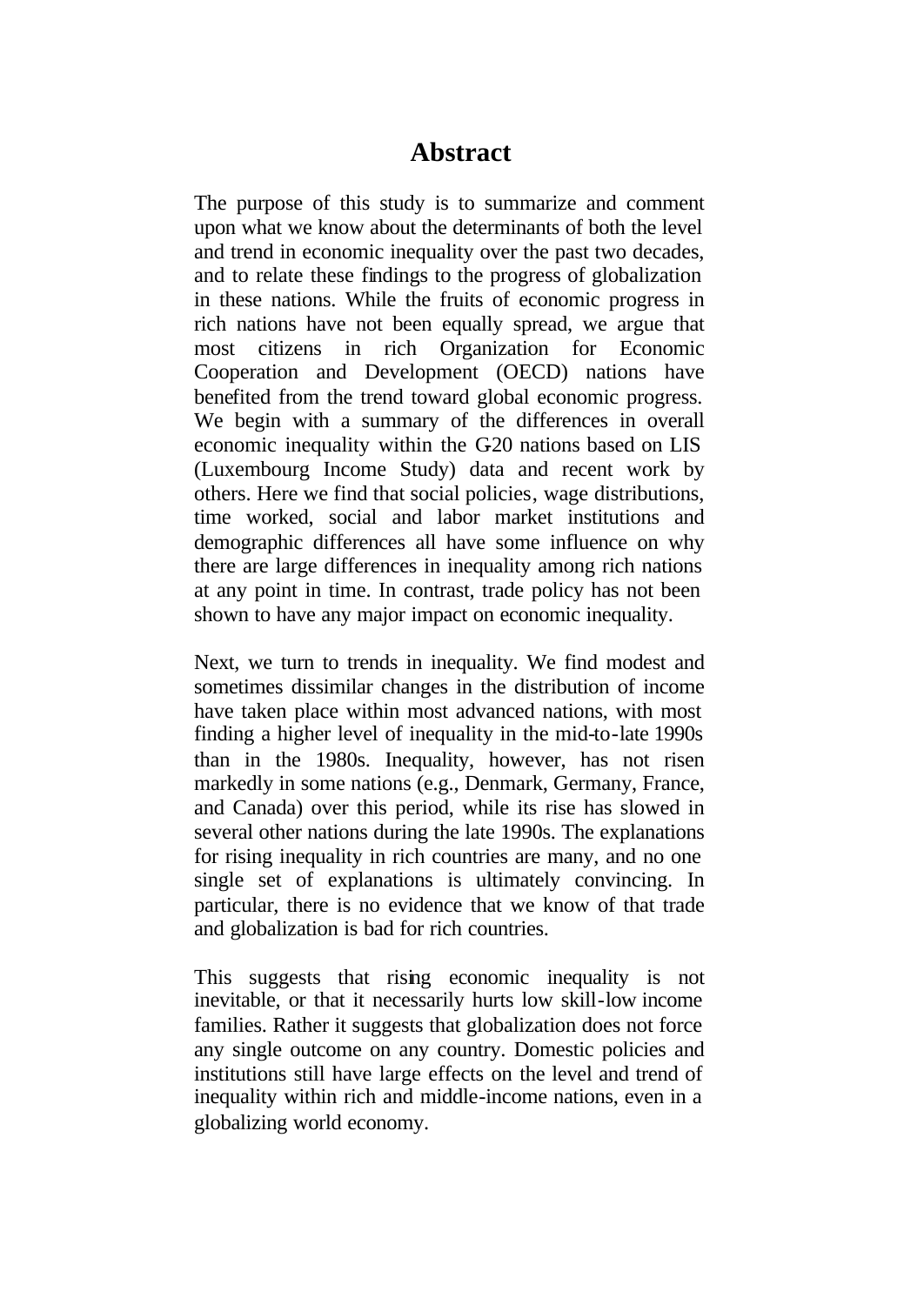# **1 Introduction: Cross-National Studies of Income Distribution**

Increasingly, the rich and poor nations of the world face a common set of social and economic trends and policy issues: the cost of population aging, changing family structures (including a growing number of single parent families in many nations), the growing majority of two-earner families, increasing numbers of immigrants from poorer nations. In particular most rich and middle-income nations are experiencing rising economic inequality generated by skill-biased technological change (marked by rising returns to higher labor market skills), international trade and other factors related to the globalization, of the world economy. While increasing economic inequality is not inevitable, and while public policy and labor market institutions can help prevent many of the downside effects of these trends, the facts of the matter are that income inequality has continued to increase in the large majority of the world's rich nations, over the past decade (Atkinson 2000; Friedman 2000; Gottschalk, Gustafsson, and Palmer 1997; Smeeding and Grodner 2000). All of these rich nations have also designed systems of social protection to shield their citizens against the risk of a fall in economic status due to unemployment, divorce, disability, retirement, and death of a spouse. The interaction of economic and demographic forces and social programs generates the distribution of net disposable income in each of these nations.

The recent evidence on the level and trend in economic and social inequality in rich and middle-income nations is the major topic of this brief paper. The emergence and availability of cross-nationally comparable databases has put us in a position to directly compare the experiences of rich nations in coping with the growth of market income inequality, and to begin to add middle -income nations as well. Additional comparable data of the type called for by the Canberra Report (Canberra Group 2001) will also allow better studies of this same type in coming years for a wider still range of countries.

The Luxembourg Income Study (LIS) project has pioneered the availability of online data that allows researchers to use microdata to measure inequality and to test their ideas and hypotheses about the sources and causes of that inequality using modern methods. One of the major purposes of this paper is to update the facts and figures in these reports by presenting evidence on the level and trend in income inequality as portrayed by the LIS data, and from other sources. We begin with a brief review of methodology. Then we turn briefly to the results for level of inequality. Trends in inequality come next and they are often more difficult to precisely assess than are levels, whether using LIS or other sources. We also include a brief discussion of recent research on the determinants of these levels and trends.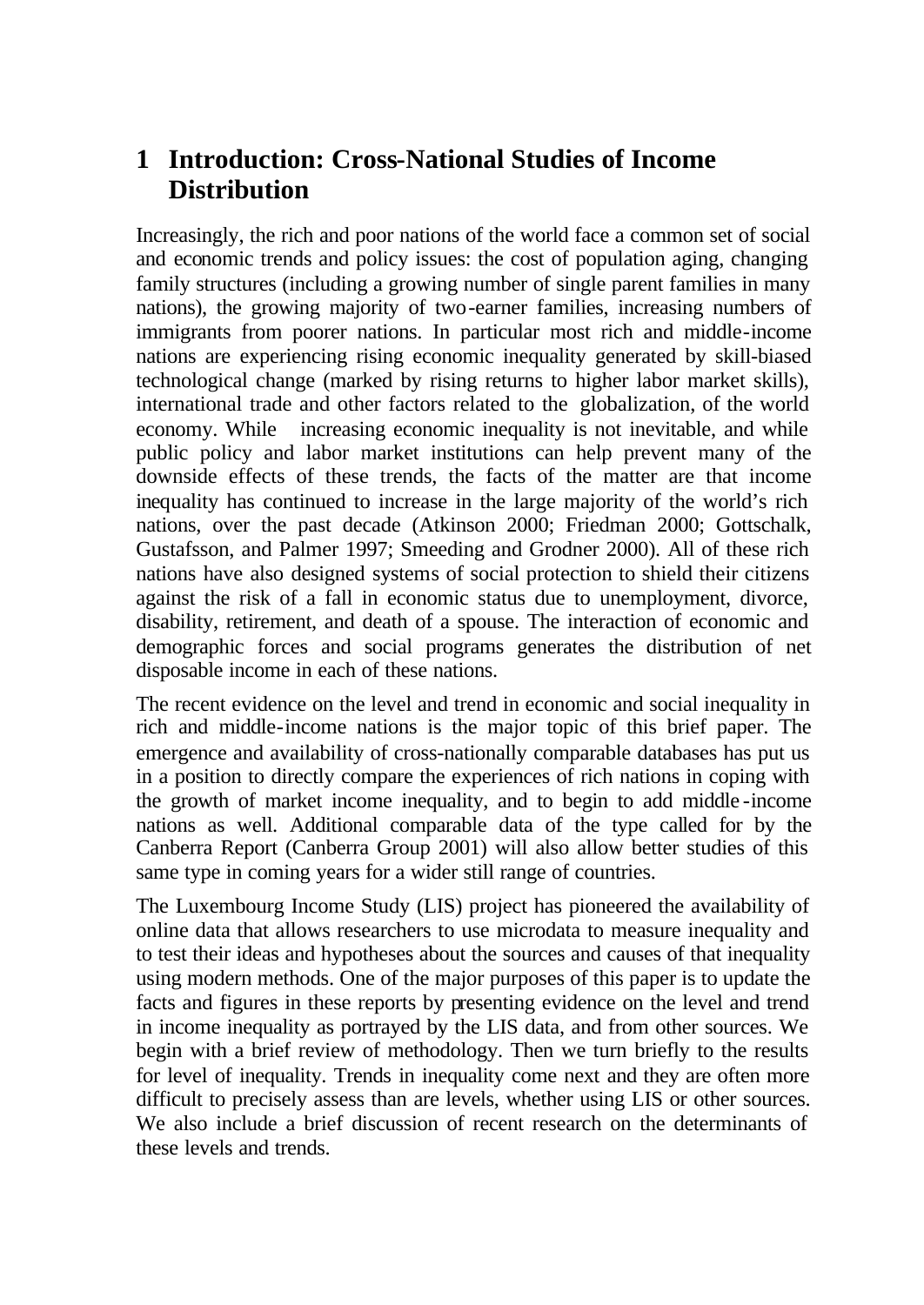Comparisons of these experiences may help us to understand how one nation is similar to and different from other nations. It may also help us trace these differences to their economic demographic, and policy-related sources. The institutions, which emerge in nations to help mitigate the forces of marketdriven economic inequality, are also of interest. Global trade will benefit some groups and hurt (at least temporarily) some others, even when the overall benefits exceed the costs for any nation as a whole (Friedman 2000). Too often we forget that greater trade brings with it wider choices, better products, and better prices which benefit all citizens, regardless of their personal changes in earnings or incomes.

Cross-national research has also taught us that *every* nation must design its own set of social and economic policies tempered by its institutions, values, culture, and politics. And the conclusions of this paper are that these national policies continue to matter greatly.

# **2 Measuring Economic Inequality: The Basics**

Here we briefly review the sources of our evidence and their strengths and weaknesses. There is currently a set of international standards for income distribution that parallel the international standards used for systems of national income accounts, that have been pioneered by the Canberra Group  $(2001)$ .<sup>1</sup> The Luxembourg Income Study (LIS), which underlies much of this paper and the initial findings of the Canberra group, offers a place to start with these analyses. In fact the LIS definition of annual disposable income is the starting point from which this paper begins. LIS offers the reader many choices of perspective in terms of country, income measure, accounting unit, and time frame. But its relatively short time frame (1979-1997 for most nations, but 1968-1997 for five countries), and limited number of observation periods per country (three to five periods per country at present), currently limits its usefulness for studying longer-term trends in income distribution. The purpose of this section of the paper is to explain the choices we have made in our use of LIS. The choices we, and others, have made to study longer-term trends in income distribution are more fully discussed in Gottschalk and Smeeding (1997, 2000) and Atkinson, Rainwater, and Smeeding (1995). It is important to note also that these income

<sup>1</sup> The 'Canberra Group' of National Statistical Offices and Organizations (including LIS, the World Bank, the United Nations and others) produced its final report on international, standards for income distributions last year. See Canberra Report (2001) or www.lisproject.org for a summary of all of the Canberra meetings and the final report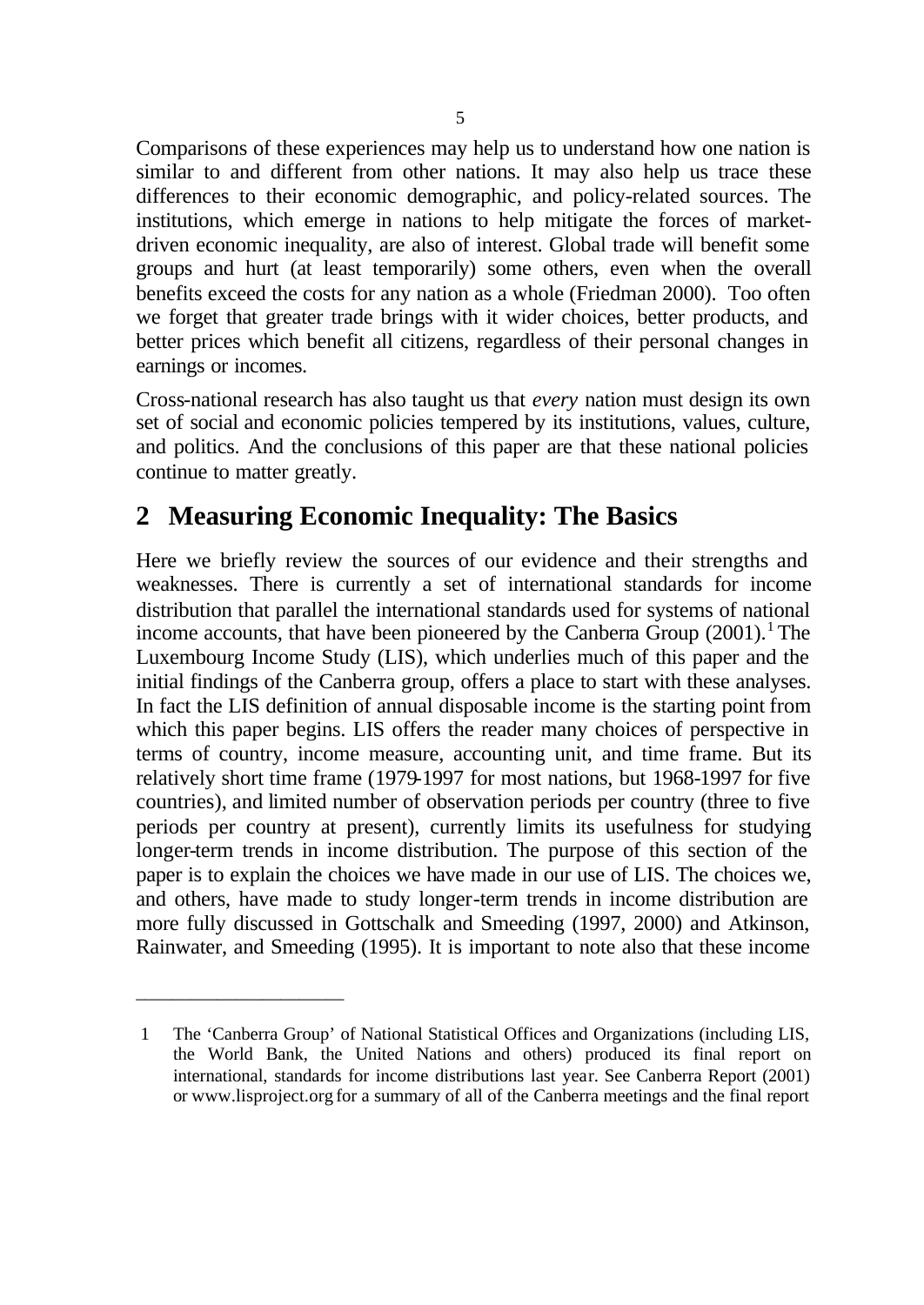definitions are also the ones that have been initially used by the Inter-American Development Bank (IDB) in their work on this topic (Szeleky and Hilgert 1999a, 1999b) and are the starting point for the Canberra Group (2001) work on cross nationally comparable income data.

Our attention is focused here on the distribution of *disposable money income*  that is cash and near-cash money income, including earnings of all household members, after direct taxes and including transfer payments. Several points should be noted about this choice:

- income rather than consumption is taken as the indicator of economic well-being. Wealth is ignored except to the extent that it is represented by cash interest, rent, and dividends. While for developing countries, consumption is liable to be a better definition and also very close to disposable income, we use income here; the LIS definition of income falls considerably short of a comprehensive definition, typically excluding much of capital gains, imputed rents, and most income in-kind (with the exception of near-cash benefits and the measurement of home production in Mexico and Russian LIS surveys; Canberra Report 2001, chapter 8). But it is also much wider than the distribution of wages or earnings per worker used in much of the globalization literature;
- no account is taken of indirect taxes or of the benefits from public spending (other than cash and near-cash transfers) such as those from health care, education, or most housing subsidies;
- the period of income measurement is in general the calendar year with income measured on an annual basis. <sup>2</sup>

Thus, variables measured may be less than ideal and results may not be fully comparable across countries. For example, it might be that one country may help low-income families through money benefits (included in cash income), whereas another provides subsidized housing, childcare, or education (which is not taken into account). And some types of benefits, e.g., education, may have quite different effects on longer-term national well-being. While one study (Smeeding, et al. 1993) finds that the distribution of housing, education, and health care benefits reinforces the general differences in income distribution for

<sup>2</sup> The United Kingdom data is the only exception to this rule as their Family Expenditure Survey (FES) uses a bi-weekly accounting period with rules for aggregating up to annual totals. In Germany, LIS has aggregated the monthly and quarterly data into annual income amounts.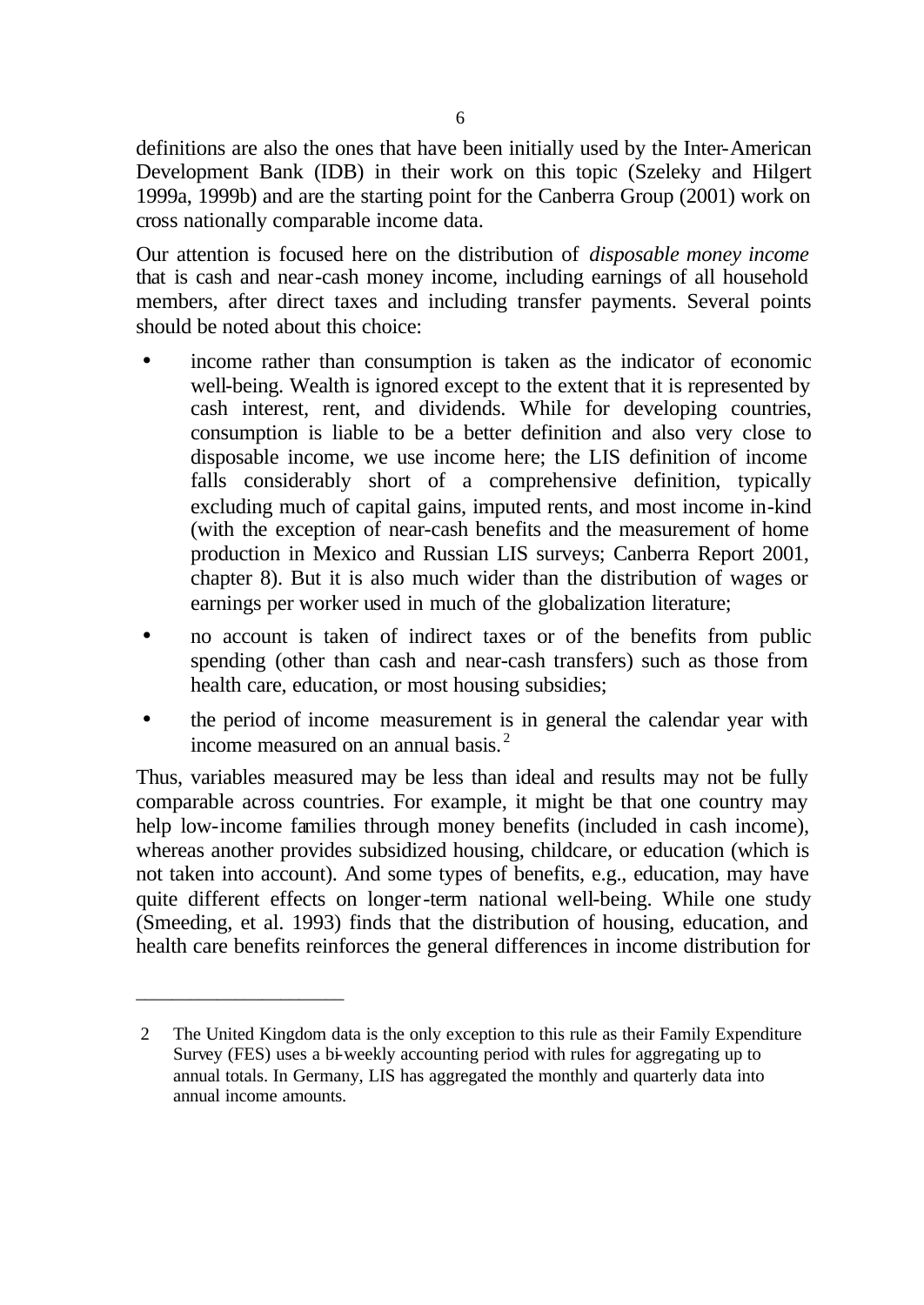a subset of the western nations examined there, there is no guarantee that these relationships hold for alternative countries or methods of accounting (Gardiner, et al. 1995), nor that they are stable over a longer time frame. In fact, most studies show that countries, which spend more for cash benefits, tend to also spend more for noncash benefits. Because noncash benefits are more equally distributed than are cash benefits, levels of inequality within high noncash spending countries are lessened, but the same rank ordering of these countries, with respect to inequality levels that are found here using cash alone, persists when noncash benefits are added in. And while we use income, not consumption, as the basis for our comparisons, due to the relative ease of measurement and comparability of the former, there is evidence that consumption inequalities are similar to income inequalities in major European nations and in the United States (Hagenaars, deVos, and Zaidi 1998; Johnson and Smeeding 1997).

The distribution of disposable income requires answers to both the 'what' and the 'among whom' questions. Regarding the former, earned income from wages, salaries, self-employment, cash property income (but not capital gains or losses), and other private cash income transfers (occupational pensions, alimony, and child support) or 'market income', is the primary source of disposable income for most families. To reach the disposable income concept used in this paper, we add public transfer payments (social retirement, family allowances, unemployment compensation, income support benefits) and deduct personal income tax and social security contributions from market income. Near-cash benefits—those that are virtually equivalent to cash (food stamps in the United States and housing allowances in the United Kingdom and Sweden)—are also included in the disposable income measure used here.

The question of distribution 'among whom' is answered 'among individuals'. When assessing disposable income inequality, however, the unit of aggregation is the household: the incomes of all household members are aggregated and then divided by an equivalence scale to arrive at individual equivalent income. The equivalence scale used in the square root of household size and all LISbased income measures in this paper use this equivalence scale and the 'adjusted disposable income' concept which is produced by dividing (unadjusted) disposable income by family size raised to the power .5 (square root of family size). This is the same scale used in Atkinson, Rainwater, and Smeeding (1995) (see also, Buhmann, Rainwater, Schmaus, and Smeeding 1988).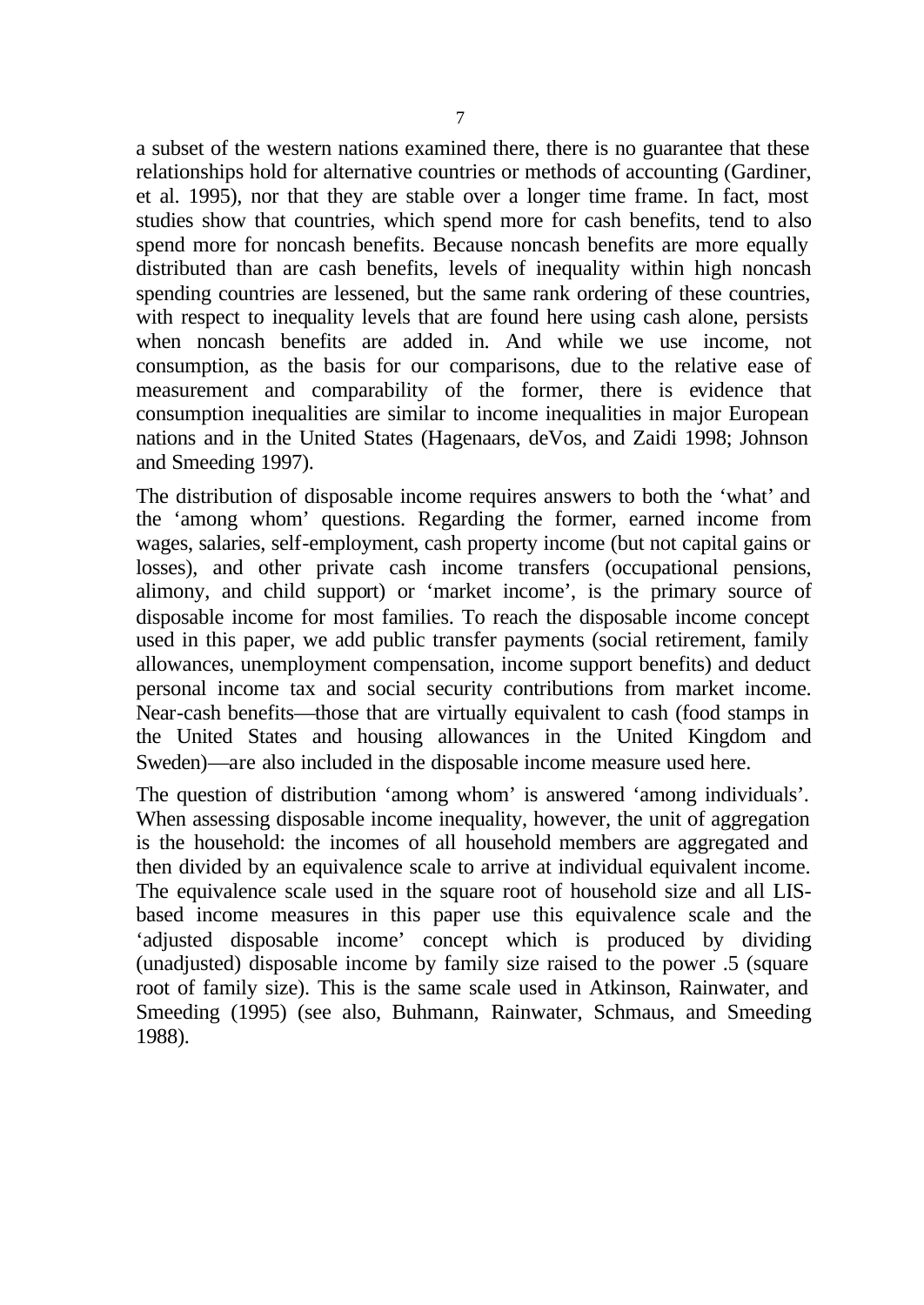For the most part, the household—all persons sharing the same housing unit regardless of familial relationship—is the common unit of analysis.<sup>3</sup> Complete intra-household income sharing is assumed, despite the fact that members of the same household probably do not equally share in all household resources. To assume that unrelated individuals living with others do not at all share in common household incomes or household 'public goods' (heat, durables, etc.) is a worse assumption in our judgment. Thus, our unit of account is the household.

The approach adopted here, based in large part on data from the Luxembourg Income Study (LIS), overcomes some, but not all, of the problems of making comparisons across countries and across time that plagued earlier studies. Some problems, for example, the use of data from different types of sources, still remain. But all of the data used in the analysis of levels of inequality are drawn from household income surveys, or their equivalent, and in no case is synthetic data used. One major advantage of LIS is the availability of micro-data. The aim of the LIS project has been to assemble a single database containing survey data from many countries that is as consistent as possible. Access to the microdata means that it is possible to produce results on the same basis, starting from individual household records, and to test their sensitivity to alternative choices of units, definition, and other concepts. It is therefore possible to make any desired adjustment for household size. Aggregate adjustments, such as that from pre-tax (market income) to post-tax (disposable) income are not necessary, although in some cases imputations are necessary at the household level. The data all cover, at least in principle, the whole non-institutionalized population though the treatment of immigrants may differ across nations. These data are supplemented here by data provided by one major nation not yet a member of LIS (Japan) where a national expert calculated income inequality measures with the consultation of the LIS staff (Ishikawa 1996), and by a recent LIS paper which adds Latin America estimates of similarly defined disposable income (Szekely and Hilgert 1999a; 1999b). The rest of the calculations were made by the author and the LIS project team. Many of the results cited here are directly available from the LIS home page's key figures section http://www.lisproject.org/keyfigures/ineqtable.htm).

While the aim of the LIS project is to increase the degree of cross-national comparability, complete cross-national comparability is not possible, even if we

<sup>3</sup> However, for Sweden and Canada more restrictive nuclear family (Sweden) and economic family (Canada) definitions of the accounting unit are necessary (see Atkinson, Rainwater, Smeeding 1995, Chapter 2, for additional details).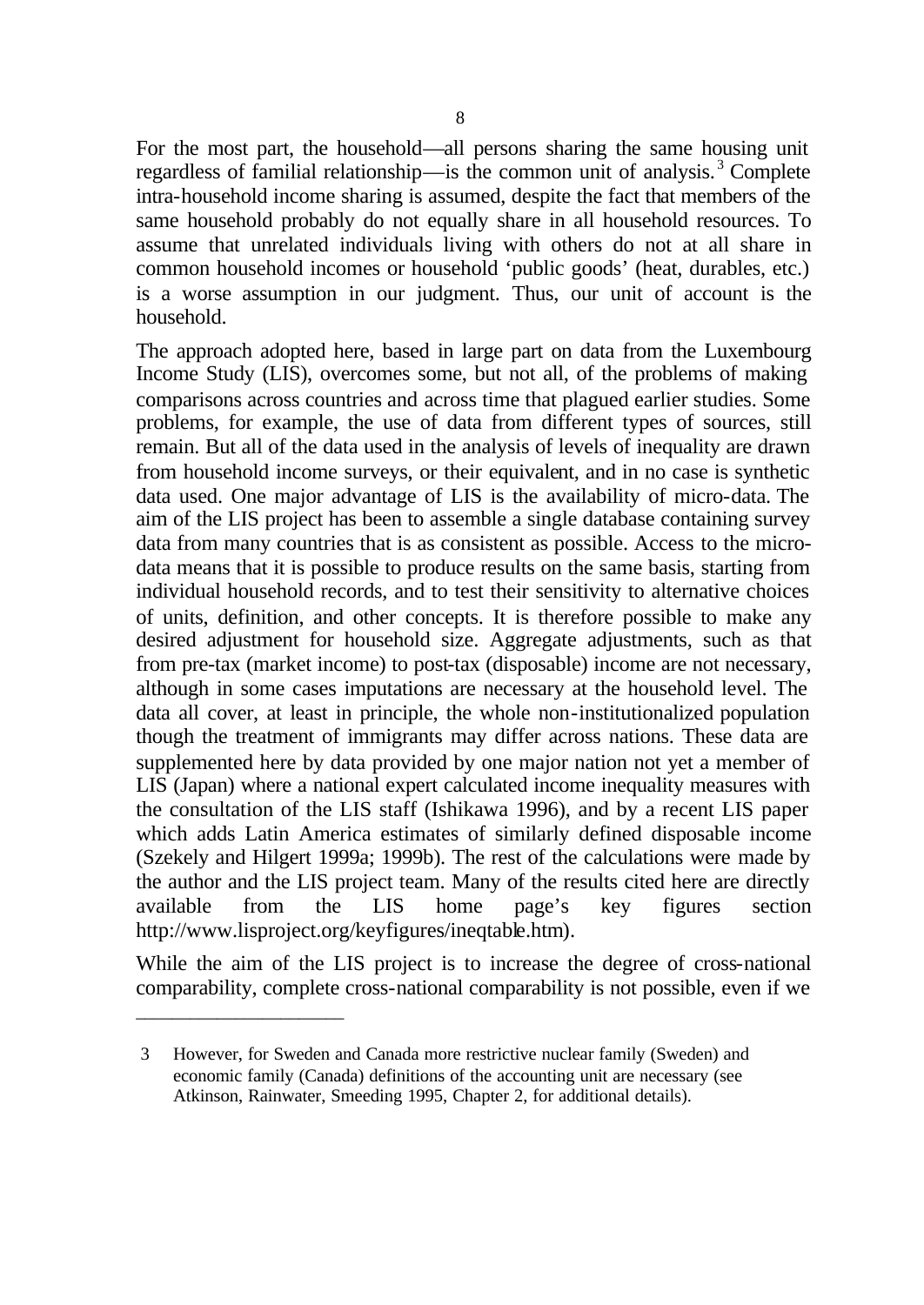were to administer our own surveys in each nation. Comparability is a matter of degree, and all that one can hope for is to reach an acceptably high level. In economic and statistical terms, the data is noisy, but the ratio of signal to noise is reduced by LIS. Ultimately, the reader must decide the acceptability of the evidence before them. To skeptics, we can offer that most of the cross-national results provided here have been reviewed by a team of national experts statisticians, social scientists, and policy analysts—prior to their publication by the United Nations, Organization for Economic Cooperation and Development (OECD) and in other forums, and they have appeared in refereed journals. And, because the LIS data is ultimately available to the research community at zero economic cost, researchers are free to repeat these calculations themselves. Moreover, recent attempts to mimic the LIS definitions by the IDB are used to demonstrate the value of these techniques for a wider range of nations, such as the G-20.

#### **2.1 Comparing Levels of Inequality at a Point in Time**

The LIS data sets are used here to compare the distribution of disposable income in 26 or more nations during the 1990s. We focus here on relative (Figure 1) income differences, not absolute income differences.<sup>4</sup> The relative inequality patterns found here correspond roughly to the results found in Atkinson, Rainwater, and Smeeding (1995), which use earlier years' LIS data in most cases. Our choices of inequality measures are four: the ratio of the income of the person at the bottom and top  $10^{th}$  percentiles to the median,  $P_{10}$  and  $P_{90}$ , respectively; the ratio of the income of the person at the  $90<sup>th</sup>$  percentile to the person at the  $10<sup>th</sup>$  percentile—the decile ratio—(a measure of 'social distance'); and the gini coefficient.

#### **2.2 Relative Differences in Inequality Across Nations**

 $\frac{1}{2}$  ,  $\frac{1}{2}$  ,  $\frac{1}{2}$  ,  $\frac{1}{2}$  ,  $\frac{1}{2}$  ,  $\frac{1}{2}$  ,  $\frac{1}{2}$  ,  $\frac{1}{2}$  ,  $\frac{1}{2}$  ,  $\frac{1}{2}$  ,  $\frac{1}{2}$  ,  $\frac{1}{2}$  ,  $\frac{1}{2}$  ,  $\frac{1}{2}$  ,  $\frac{1}{2}$  ,  $\frac{1}{2}$  ,  $\frac{1}{2}$  ,  $\frac{1}{2}$  ,  $\frac{1$ 

We begin with a chart containing all four measures of inequality with the LIS nations ordered by the decile ratio from lowest to highest. At the bottom of Figure 1, we find Mexico with a low-income person at the  $10<sup>th</sup>$  percentile in 1998 ( $P_{10}$ ) having an income that is 28 per cent of the median, followed by Russia at 30 and the United States at 38. A high-income person at the  $90<sup>th</sup>$ percentile  $(P_{90})$ , in contrast, has 328 per cent of the median in Mexico, 282 per ent in Russia and 214 per cent in the United States. The Mexican, Russian, and United States decile ratios are 11.55, 9.39 and 5.57, respectively, meaning

<sup>4</sup> For more on absolute or 'real' income differences, see Rainwater and Smeeding (1999) and Gottschalk and Smeeding (2000).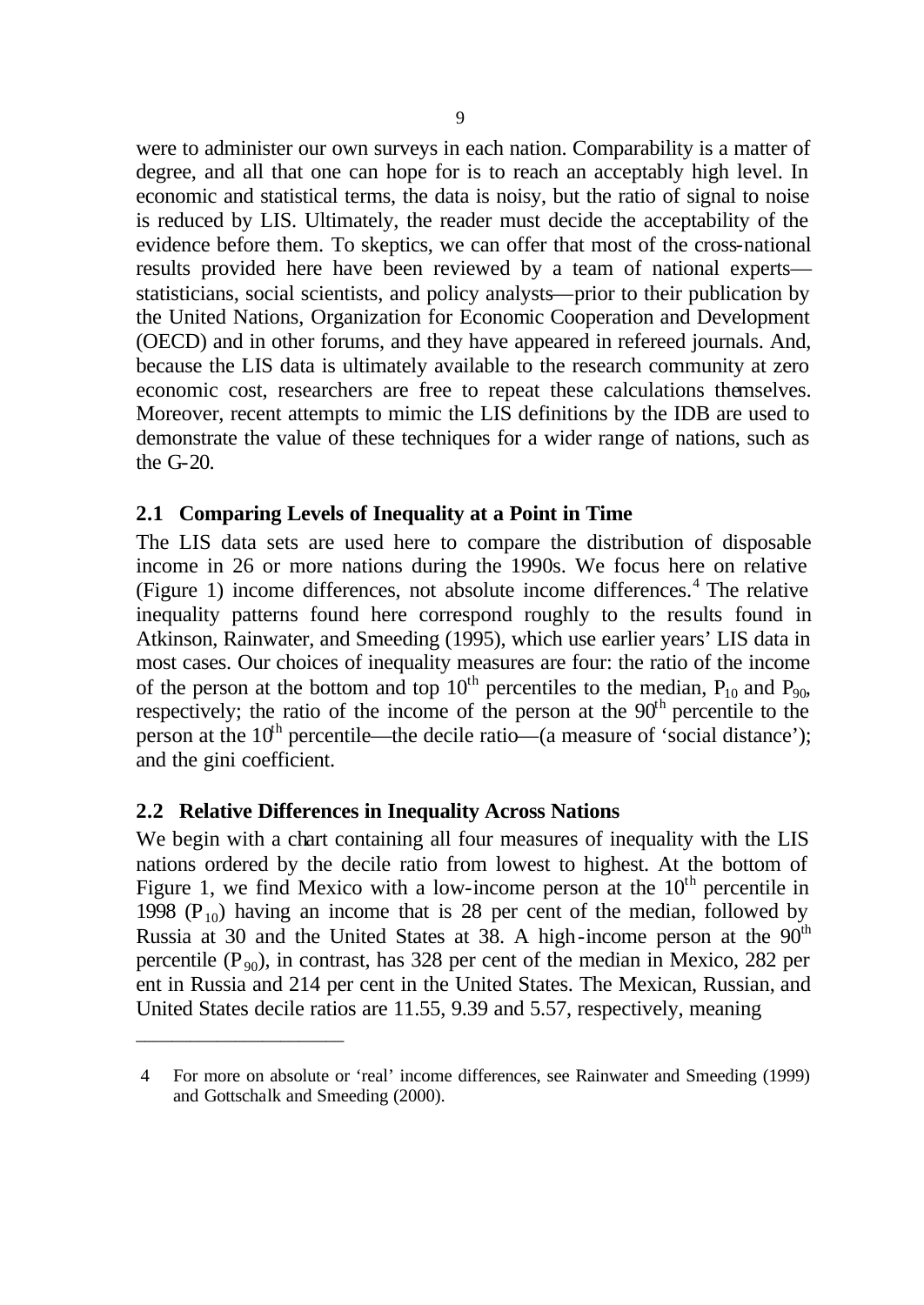#### **Figure 1: Decile Ratios and Gini Coefficient for Adjusted Disposable Income in 26 Nations (Decile Ratios and Gini Coefficent for Adjusted Disposable Income) (numbers given are percent of median in each nation and Gini coefficient**

|                                  | <b>P10</b>   | Length of bars represents the gap                        | <b>P90</b>    | <b>P90/P10</b> | Gini        |
|----------------------------------|--------------|----------------------------------------------------------|---------------|----------------|-------------|
|                                  | (Low Income) | between high and low income individuals                  | (High Income) | (Decile Ratio) | Coefficient |
|                                  |              |                                                          |               |                |             |
| Sweden 1995                      | 60           |                                                          | 156           | 2.61           | .221        |
| Finland 1995                     | 59           |                                                          | 159           | 2.68           | .226        |
| Norway 1995                      | 55           |                                                          | 157           | 2.83           | .238        |
| Luxembourg 1994                  | 59           |                                                          | 173           | 2.92           | .235        |
| Czech Republic 1996              | 59           |                                                          | 179           | 3.01           | .259        |
| Netherlands 1994                 | 55           |                                                          | 173           | 3.15           | .253        |
| Denmark 1997                     | 51           |                                                          | 162           | 3.15           | .257        |
| Germany 1994 <sup>2</sup>        | 55           |                                                          | 174           | 3.18           | .261        |
| Belgium 1997                     | 53           |                                                          | 173           | 3.26           | .255        |
| Taiwan 1995                      | 56           |                                                          | 189           | 3.38           | .277        |
| France 1994 $^2$                 | 54           |                                                          | 191           | 3.54           | .288        |
| Switzerland 1992                 | 52           |                                                          | 188           | 3.62           | .307        |
| Austria 1995                     | 48           |                                                          | 179           | 3.73           | .277        |
| Spain 1990                       | 50           |                                                          | 197           | 3.96           | .303        |
| Poland 1995                      | 47           |                                                          | 189           | 4.04           | .318        |
| Canada 1998 <sup>2</sup>         | 46           |                                                          | 188           | 4.13           | .305        |
| Japan 1992 <sup>2,3</sup>        | 46           |                                                          | 192           | 4.17           | .315        |
| Hungary 1994                     | 50           |                                                          | 209           | 4.19           | .323        |
| Ireland 1987                     | 49           |                                                          | 209           | 4.23           | .328        |
| Australia 1994 <sup>2</sup>      | 45           |                                                          | 195           | 4.33           | .311        |
| United Kingdom 1995 <sup>2</sup> | 46           |                                                          | 210           | 4.57           | .344        |
| Italy $1995^2$                   | 42           |                                                          | 202           | 4.77           | .342        |
| Israel 1997                      | 43           |                                                          | 210           | 4.86           | .336        |
| United States 1997 <sup>2</sup>  | 38           |                                                          | 214           | 5.57           | .372        |
| Russia 1995 <sup>2</sup>         | 30           |                                                          | 282           | 9.39           | .447        |
| Mexico 1998 <sup>2</sup>         |              |                                                          |               |                |             |
|                                  | 28           |                                                          | 328           | 11.55          | .494        |
|                                  |              | 50<br>100<br>150<br>200<br>250<br>300<br>350<br>$\Omega$ |               |                |             |
| Average <sup>4</sup>             | 49           |                                                          | 195           | 4.26           | 0.304       |

Source: Author's calculations from Luxembourg Income Study.

 $2$ G-20 country <sup>1</sup>Gini coefficients are based on incomes which are bottom coded at 1 percent of disposable income and top coded at 10 times the median disposable income.

the income of the typical high income person is more than 11.5, 9.3 or 5.5 times the income of the typical low-income person, even after we have adjusted for taxes, transfers, and family size. In contrast, the average low-income person has 49 percent of the income of the middle person in the average country; the average rich person has 195 percent as much, and the decile ratio shows an average 'economic distance' between rich and poor of 4.2 times  $P_{10}$ .

At the other end of the chart, a Swedish citizen at  $P_{10}$  has 60 per cent of the median, the  $P_{90}$  is 156 and the decile ratio is 2.61, less than one-half as large as the United States value, and one- quarter or less of the Russian or Mexican values. This evidence suggests that the range of inequality and of social

<sup>4</sup> Simple average. 3 Japanese gini coefficient as calculated in Smeeding (1998) from 1993 Japanese Survey of Income Redistribution.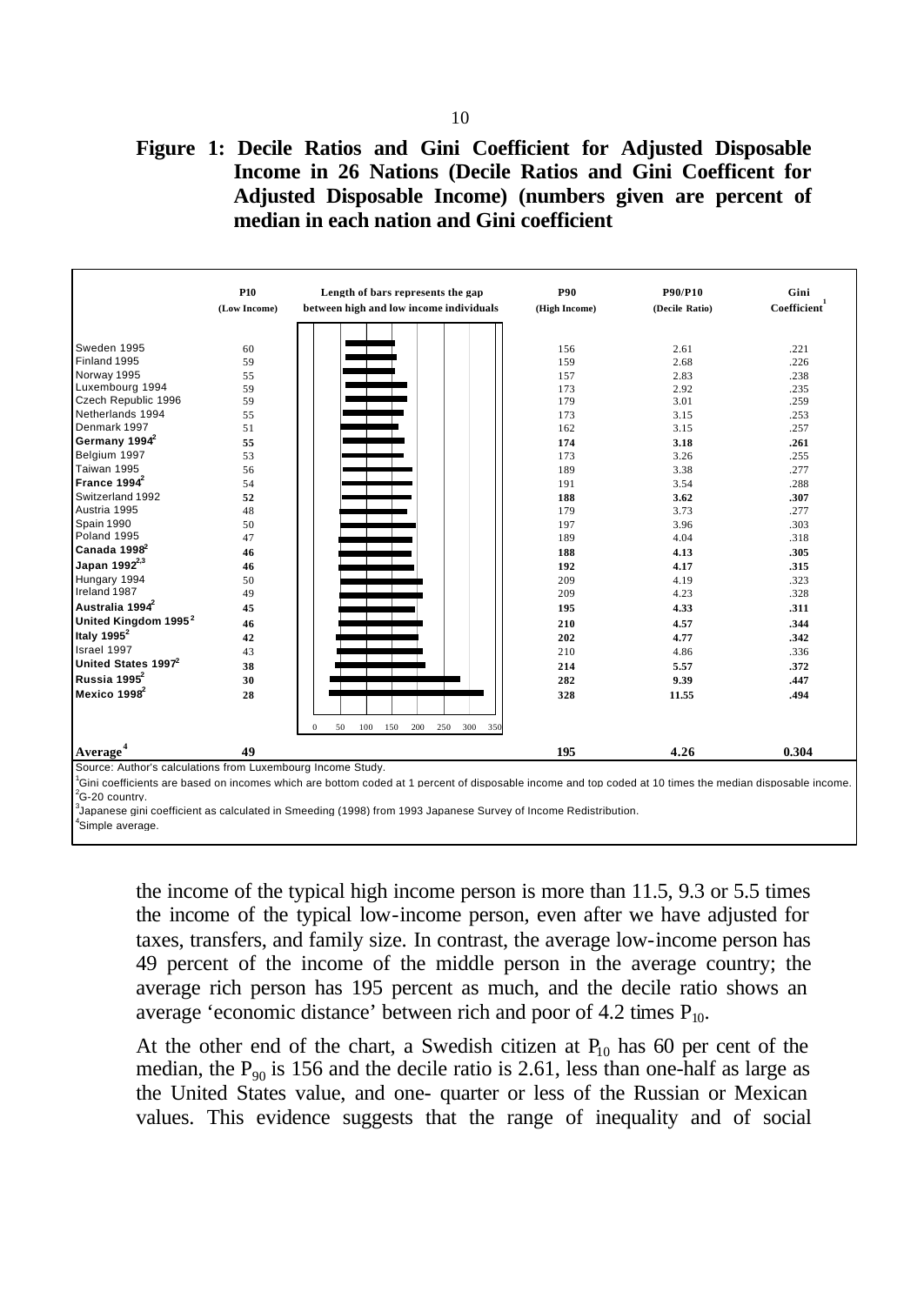distance between rich and poor in the rich and medium-income nations of the world is rather large in the mid-1990s. It also begs for comparable information for additional middle-income and developing nations of the world.

Countries in Figure 1 fall into clusters, with inequality the least in Scandinavia (Finland, Sweden, Norway) and Northern Europe (Denmark, Netherlands, and Luxembourg). Here  $P_{10}$ 's average 58 per cent of the median and decile ratios are about 3.0 or less. The Czech Republic comes in about average here (though inequality has risen since this date by most accounts). We also note that there are no G-20 nations represented here.

Central Europe comes next (Germany, Belgium, Austria, and France) with decile ratios from 3.18 to 3.54, and ginis from .255 to .2.88. The figures for Germany include East Germany as well as West Germany. And the first two G-20 nations—Germany and France first appear (Table 1).

Taiwan is an anomalous entry in the middle of the table, with a gini (.277) and decile ratio (3.38) in the middle European range. Spain, Poland, and Switzerland also form a curious group in the middle. Canada appears next with a lower gini (.315) and decile ratio (4.13) than any other Anglo-Saxon nation and with less inequality than is found in Hungary, Ireland, Israel, or Italy. Japan has more or less the same income distribution characteristics, as does Canada, though the only estimate we have and trust is now a decade old.

Italy (4.77) and the English speaking countries of Australia (4.33) the United Kingdom (4.57), and the United States (5.54) come next with still higher levels of inequality. The highest levels of inequality and social distance that we can measure with good confidence are in Russia and Mexico.

While percentile ratios as measures of social distance have some obvious appeal (e.g., insensitivity to topcoding,  $5$  ease of understanding), they have the disadvantage of focusing on only a few points in the distribution and lack a normative basis. Figure 1 presents an alternative more commonly employed Lorenz-based summary measure of inequality, the gini coefficient. As we saw above, relying on this measure, country rankings change little. Inequality is still lowest in Scandinavia, then Central Europe, Southern Europe, and Asia with the English speaking countries (except for Canada) having the highest inequality, and the United States the highest among these, and then followed at last by

<sup>5</sup> Topcoding is the procedure by which nation place a maximum value on reported incomes in the public release version of a survey. In countries with rapidly growing high incomes, arbitrary topcodes can have serious effects on measured inequality (e.g., Smeeding and Grodner 2000).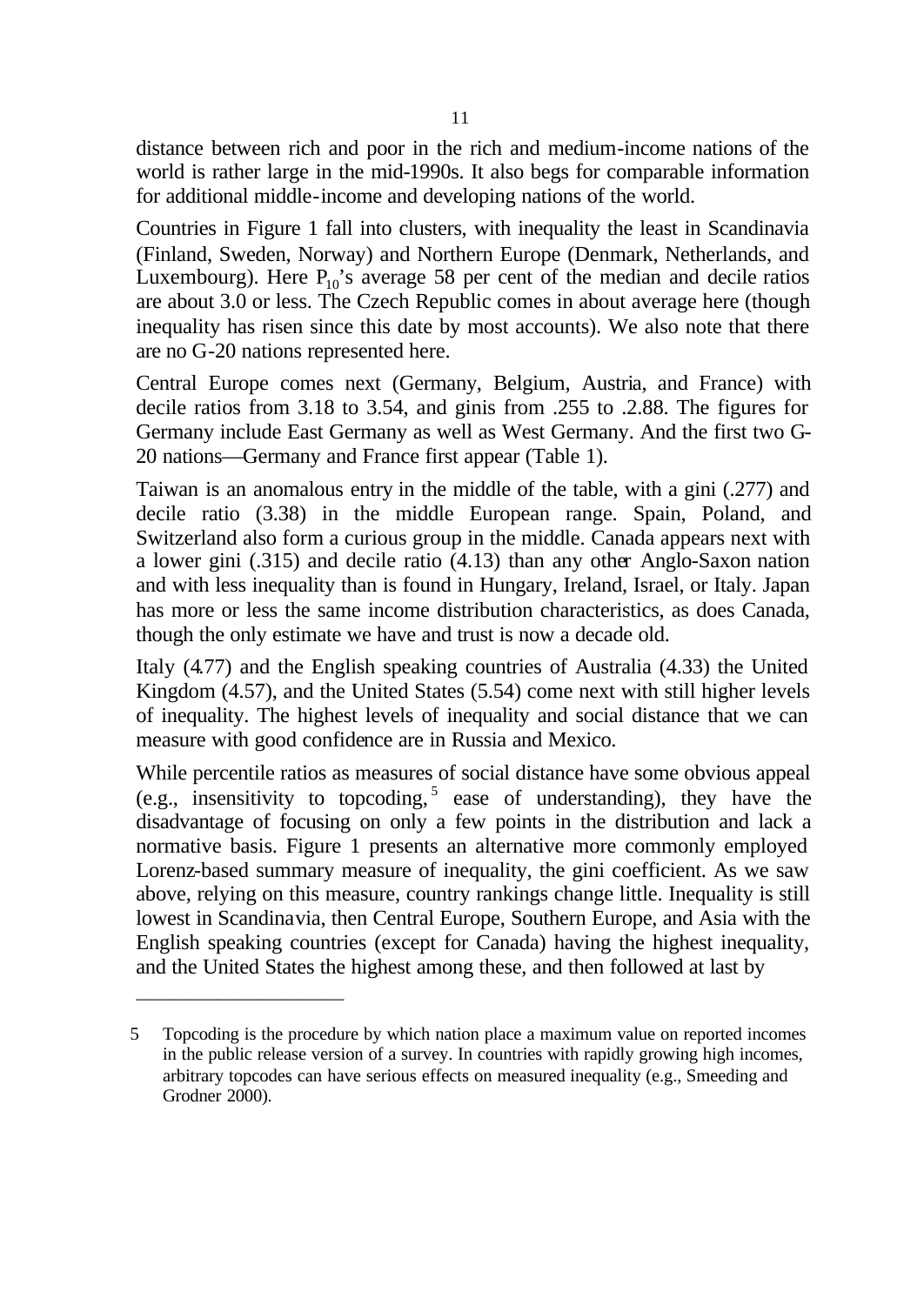| <b>Rank</b>                       | Country                | Year | Gini |
|-----------------------------------|------------------------|------|------|
| <b>A. Latin America</b>           |                        |      |      |
| 1                                 | Brazil <sup>1</sup>    | 1996 | .571 |
| $\overline{2}$                    | Mexico                 | 1995 | .494 |
| $\overline{4}$                    | Argentina <sup>1</sup> | 1996 | .442 |
|                                   | <b>Average</b>         |      | .502 |
| <b>B. Anglo OECD Countries</b>    |                        |      |      |
| 5                                 | <b>United States</b>   | 1997 | .372 |
| 6                                 | <b>United Kindom</b>   | 1995 | .344 |
| 9                                 | Australia              | 1994 | .311 |
| 10                                | Canada                 | 1998 | .305 |
|                                   | Average                |      | .333 |
| <b>C. European OECD Countries</b> |                        |      |      |
| 7                                 | Italy                  | 1995 | .342 |
| 11                                | France                 | 1994 | .288 |
| 12                                | Germany                | 1994 | .261 |
|                                   | <b>Average</b>         |      | .297 |
| D. Eastern Europe                 |                        |      |      |
| 3                                 | Russia                 | 1995 | .447 |
| E. Asia                           |                        |      |      |
| 8                                 | Japan <sup>2</sup>     | 1992 | .315 |

#### **Table 1. Income Distribution in 12 G-20 Nations**

Notes on Sources:

 $\frac{1}{1}$  from IDB, Szekely and Hilgert (1999a, 1999b).

 $2$  from Smeeding (1998).

All others from LIS database.

Russia and Mexico. The other Central European nations show no clear pattern, and both Taiwan and Japan are close to the middle of the ranges displayed here. In sum, there is a wide range of inequality among rich and middle -income nations covered by LIS.

#### **2.3 Just The 12 G-20 Nations**

We can add two more G-20 nations to the 10 in Figure 1, by including the two Latin American G-20 countries from the IDB data harmonized by Szekely and Hilgert (1999a, 1999b) to reach 12. We have grouped them geographically in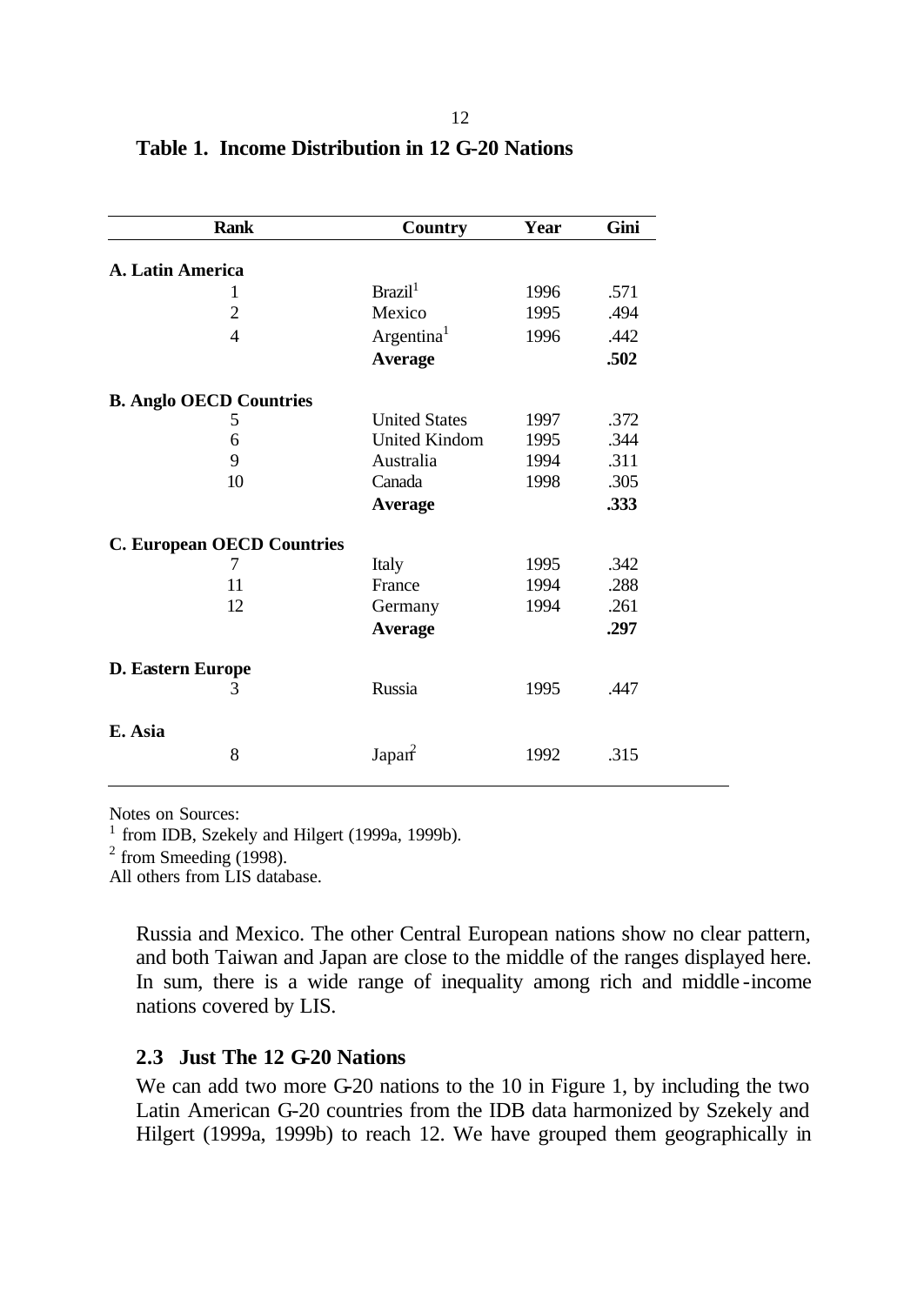Table 1, into five groups, with Latin America, European OECD nations, Anglo-Saxon OECD nations, Eastern Europe, and Asia (the latter two being represented by Russia and Japan alone). The range is now widened even further with Brazil and Argentina (albeit the urban areas only) having ginis of .571 and .442, respectively, though we suspect that the true level of inequality in Argentina is higher than that shown here due to omission of the rural areas in the Szekely and Hilgert database. The same clusters seem to hold, with Europe, then Asia (Japan), then the Anglo OECD countries, Russia and Latin America having the most inequality.

There are no comparable, harmonized estimates for China, India, Indonesia, Korea, South Africa, Saudi Arabia, or Turkey (the other seven countries in the 19-nation G-20!). However, with a little work on the part of these nations and willingness to share their data with LIS and with other similar bodies—e.g., within the G-20 itself—even more comparable measures of overall inequality could be developed, and key nations such as China and India could be added to this table. Moreover, added observations for earlier years data could also be used to create time series for all of these nations.

That is, there exists a foundation of data sources from these nations and from the World Bank and other data providers, which could be mobilized and harmonized to better illustrate the level and trend in inequality in the entire G-20, and to better understand the policy issues which affect and are effected by globalization and increased trade within and across these economies.

# **3 Explaining the Differences**

There have been few attempts to explain the differences we find in economic inequality across the rich nations (Jacobs and Gornick 2001; Jencks 2002; Gottschalk and Smeeding 1997, 2000; Gustafsson and Johansson 1997), so what we have here is piecemeal, but still instructive explanation of initial explorations of these differences.

First, it is important to note, that explanations of differences in inequality across countries differ according to which end of the income distribution one is addressing. That is, rather than ad-hoc decompositions of aggregate indices, often more can learned from addressing the explanations of the differences in incomes at each end of the income distribution separately. For instance, low incomes (10-50 ratios or poverty rates) are quite well correlated with the prevalence of low-wage workers within each nation (Figure 2) and with levels of non-elderly social transfers within each nation (Figure 3). The effects of different policies to raise wages, e.g., by administrative fiat (minimum wages) or by increasing labor productivity, are clearly raised by this relationship.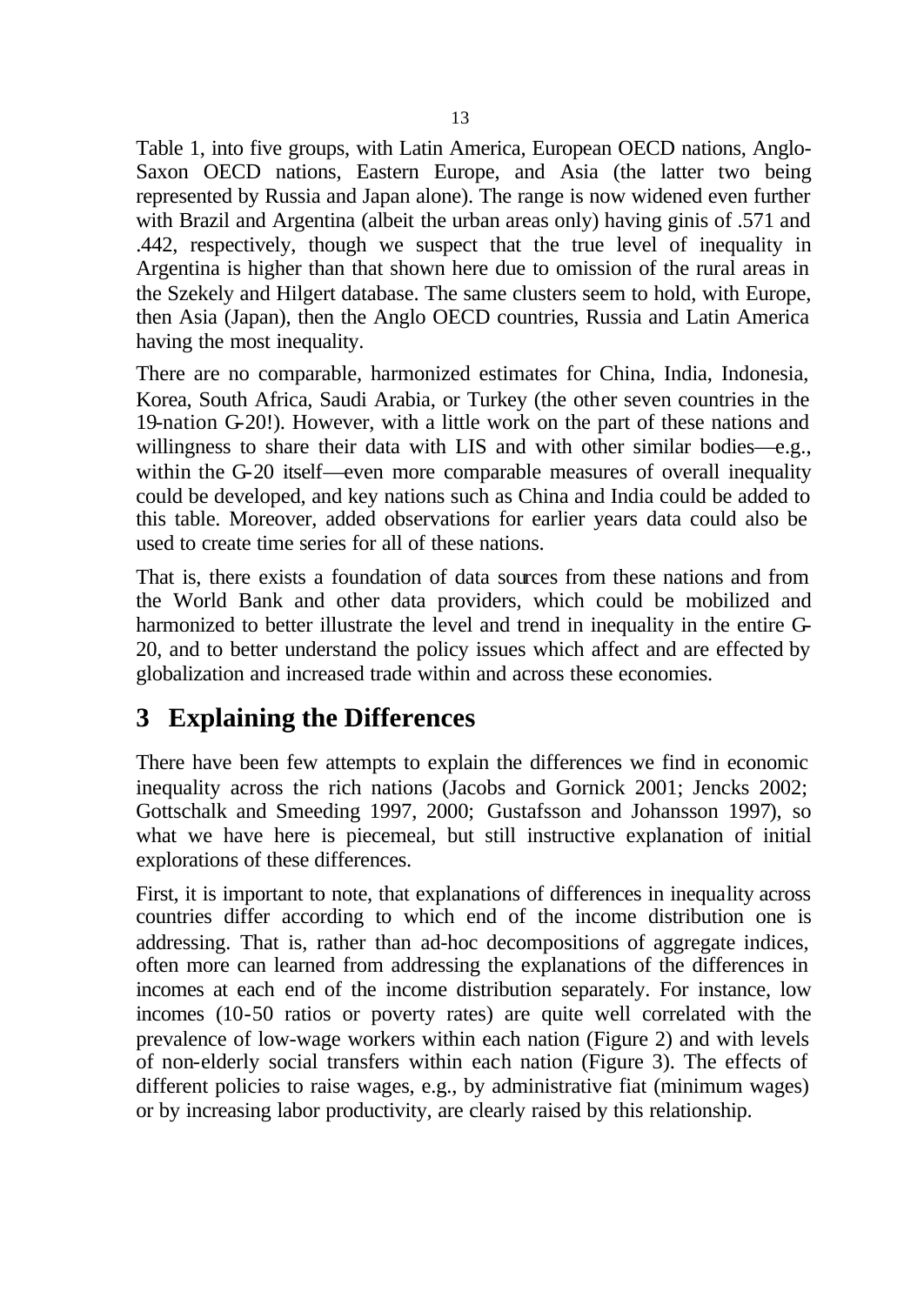Countries that have many jobs at low wages, United States, Canada, and the United Kingdom, tend to have lower 10/50 ratios than do nations with higher wages at the bottom end. Of course, many nations with higher minimum wages also suffer higher rates of unemployment. But unemployment is not highly correlated with 10/50 ratios (or gini coefficients) across OECD nations, largely because those nations with the lowest fractions of low-wage workers have generous income transfer systems which provide low-income, unemployed workers with high net disposable incomes (see also Gustafsson and Johansson 1997; Gottschalk and Smeeding 1997).

Similarly, the relationship between cash social transfers to the nonaged and low incomes as measure by the  $10/50$  ratio is also strong (Figure 3).<sup>6</sup> Countries that spend less on their safety nets suffer higher levels of inequality as measured by the 10/50 ratio. Social insurance against falls in consumption due to illness and other factors are not widely available in many middle-income countries (e.g., see Gertler and Gruber 2002, on Indonesia). Social benefits also have fallen drastically in both value and frequency in most transition economies of Central Europe. Thus, Mexico and Russia are just two examples of what one would find were we able to extend this chart to other middle-income nations.

<sup>6.</sup> Here we have excluded transfers to the elderly, but even when they are included, the same relationship holds (see Smeeding 1998; Smeeding, Rainwater, and Burtless 2001).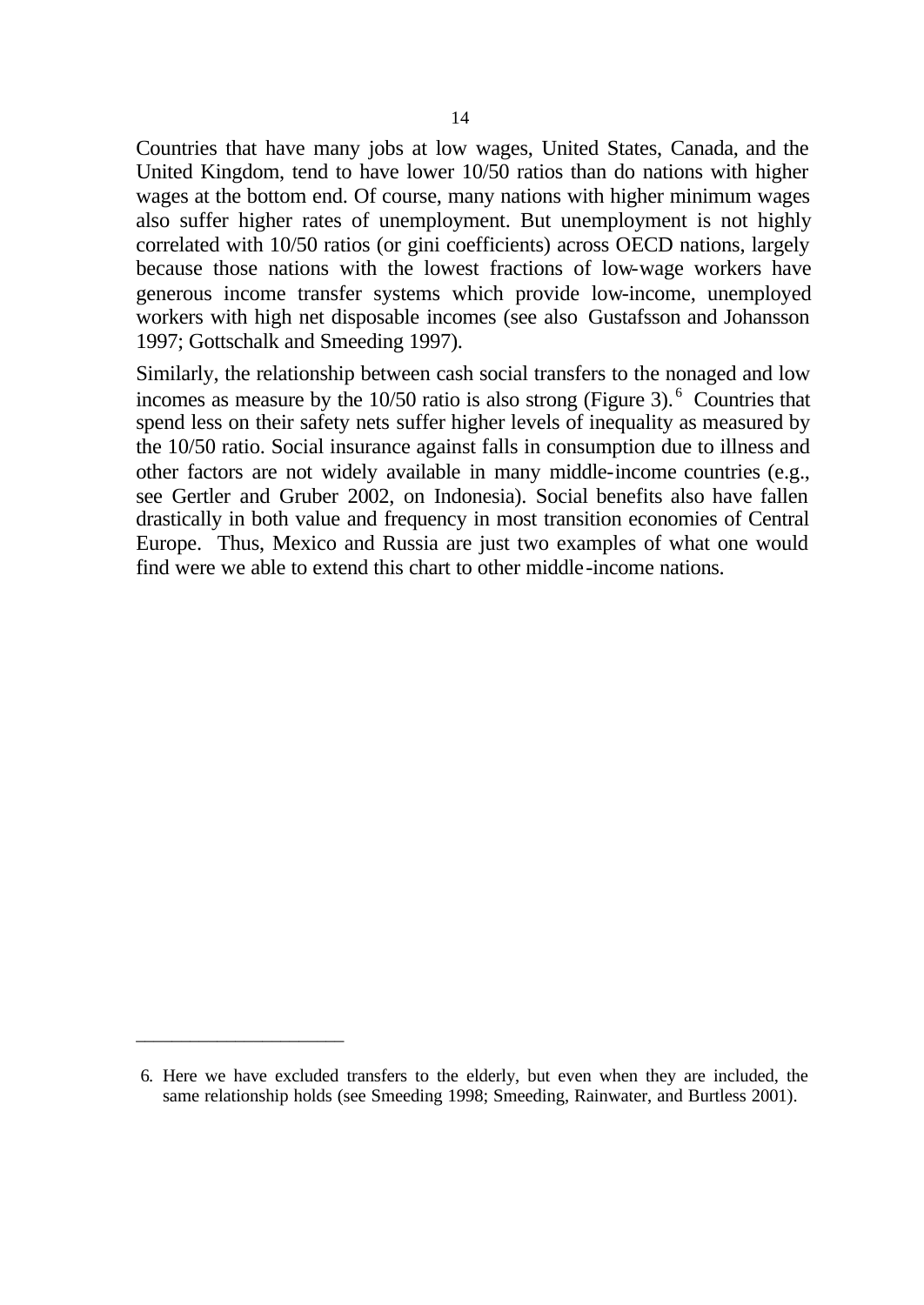**Figure 2: Relationship of Low Pay and 10/50 Ratios in Thirteen Industrialized Countries in the 1990s**



Source: OECD (1996) (percent of full-time workers earnings less than 65 per cent of median earnings); authors' tabulations of the LIS data files, except for Japan, whose source is Smeeding (2002). See Appendix Table A-1 for values.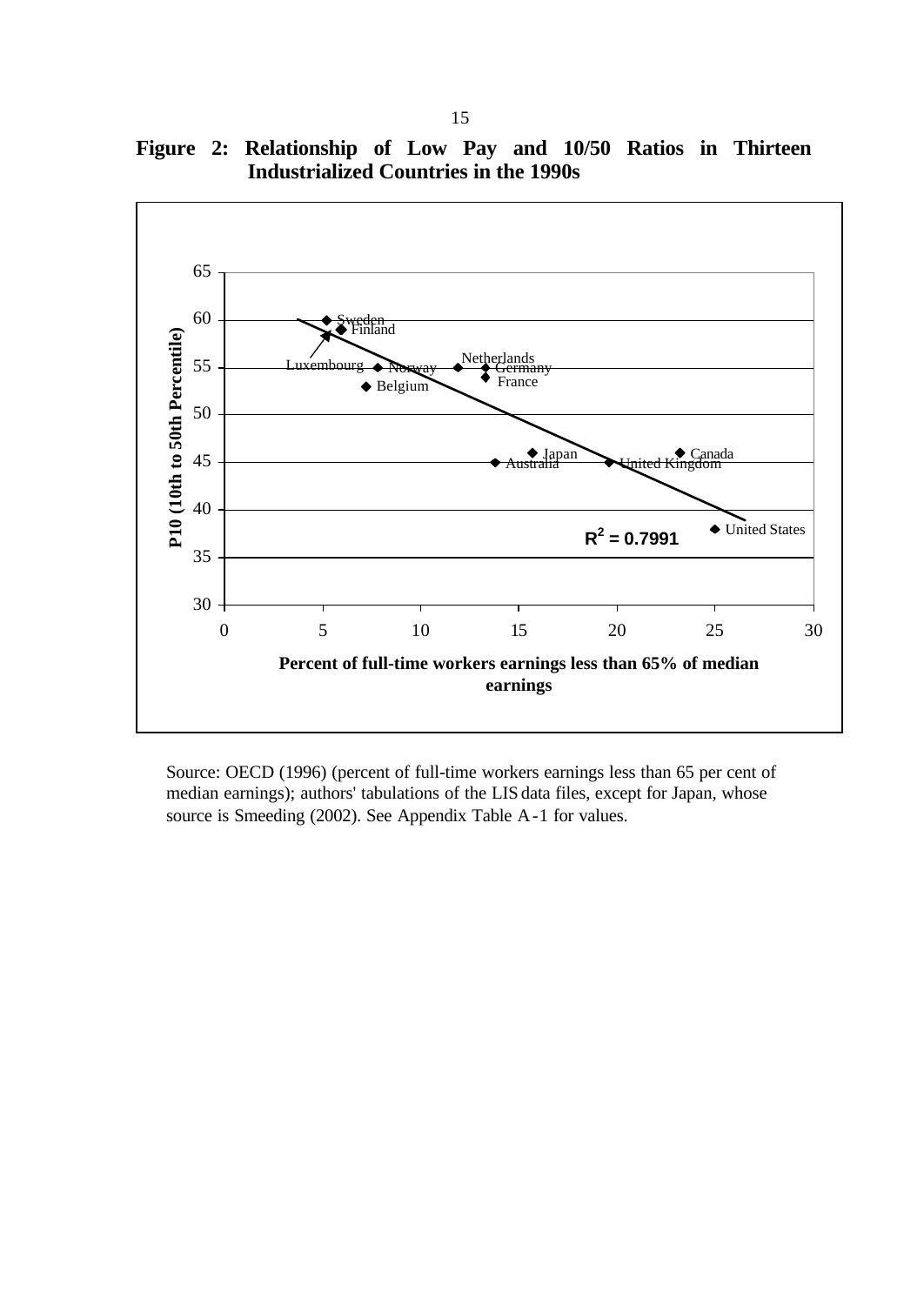

**Figure 3: Relationship of Cash Social Expenditures for the Non-elderly and 10/50 Ratios in Eighteen Countries in the 1990s**

Other explanations for differences in incomes and inequality across nations are many and complex, especially as they affect incomes at the top of the distribution. First, consider the arguments that the United States is richer than other nations because it is more efficient. Jencks (2002) recently addressed this question using LIS data and OECD data, summarized in Table 2. He concludes that one major reason the United States is richer is because we employ more people who work longer hours than do their counterparts, in say Germany or France. When he corrects Gross Domestic Product (GDP) per capita for hours worked, and labor force participation, GDP per hour is actually about the same in the United States than in Germany or France. Correcting for unemployment, by adding the total number of hours unemployed workers in these countries want to work—even if unemployed (GDP per available hour)—does not change this result.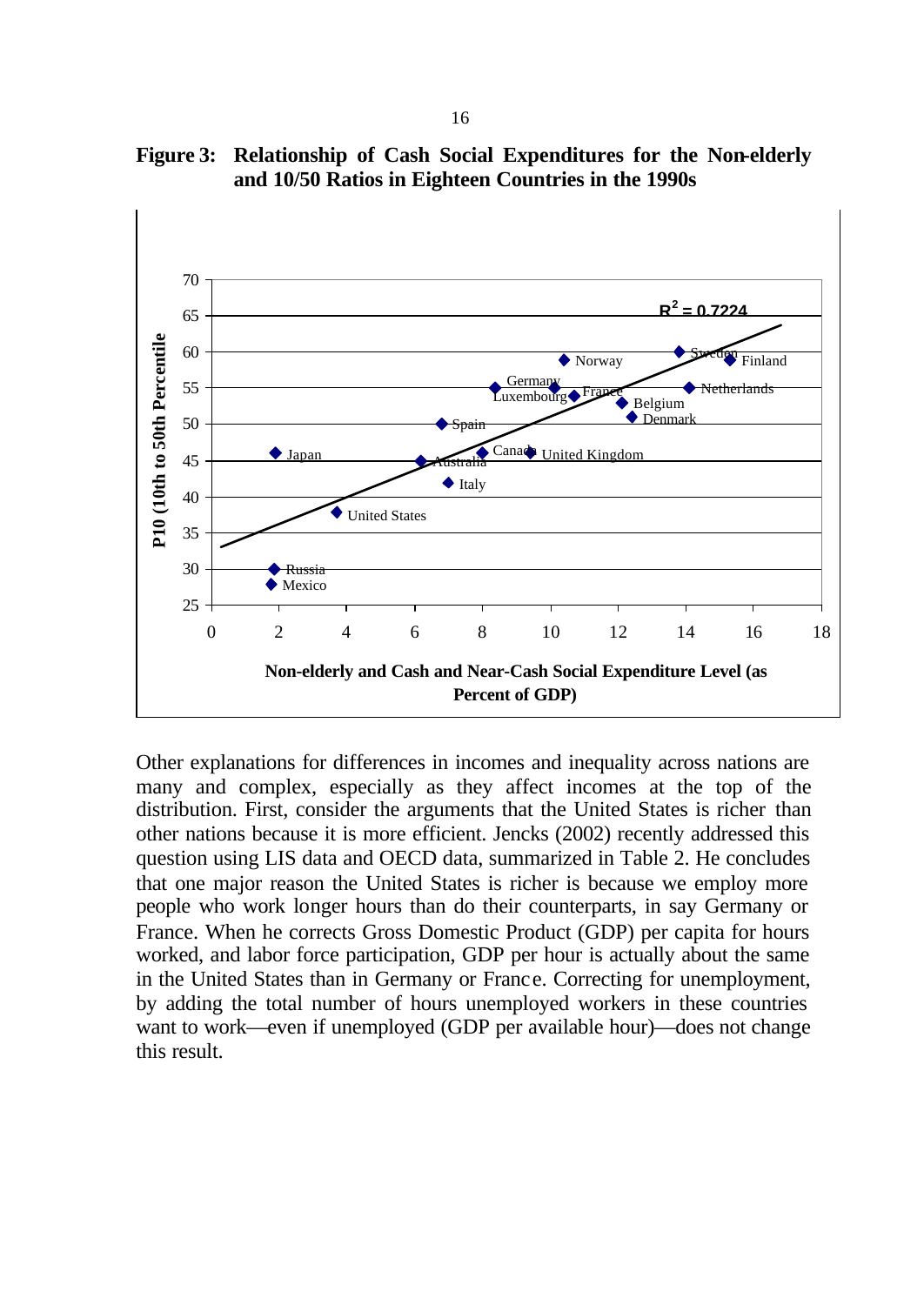# **Table 2 Economic Inequality, Output, Effort, and Efficiency in Six Rich G-20 Democracies in the late 1990s**

|                            | <b>United States</b> | <b>United Kingdom</b> | <b>Australia</b> | Canada   | <b>France</b> | Germany  |
|----------------------------|----------------------|-----------------------|------------------|----------|---------------|----------|
| Inequality (1994-97)       |                      |                       |                  |          |               |          |
| 90/10 ratio (Figure 1)     | 5.6                  | 4.6                   | 4.3              | 4.1      | 3.5           | 3.2      |
| <b>Output</b> (1998)       |                      |                       |                  |          |               |          |
| OECD: GDP per capita       | \$32,184             | \$21,673              | \$24,192         | \$25,179 | \$21,132      | \$23,010 |
| <b>Effort</b> (1998)       |                      |                       |                  |          |               |          |
| Pct of population employed | 49                   | 46                    | 46               | 47       | 38            | 44       |
| Hours per worker per year  | 1,864                | 1,731                 | 1,860            | 1,779    | 1,567         | 1,510    |
| Efficiency (1998)          |                      |                       |                  |          |               |          |
| GDP per worker             | \$60,106             | \$44,280              | \$47,558         | \$49,007 | \$55,714      | \$50,616 |
| GDP per hour               | \$32.25              | \$25.58               | \$25.57          | \$27.55  | \$35.55       | \$33.52  |
| GDP per 'available' hour   | \$30.81              | \$23.65               | \$23.51          | \$25.26  | \$31.38       | \$30.38  |

Note: GDP converted to US dollars using purchasing power parity, not exchange rate.

Source: Jencks (2002); OECD, and LIS.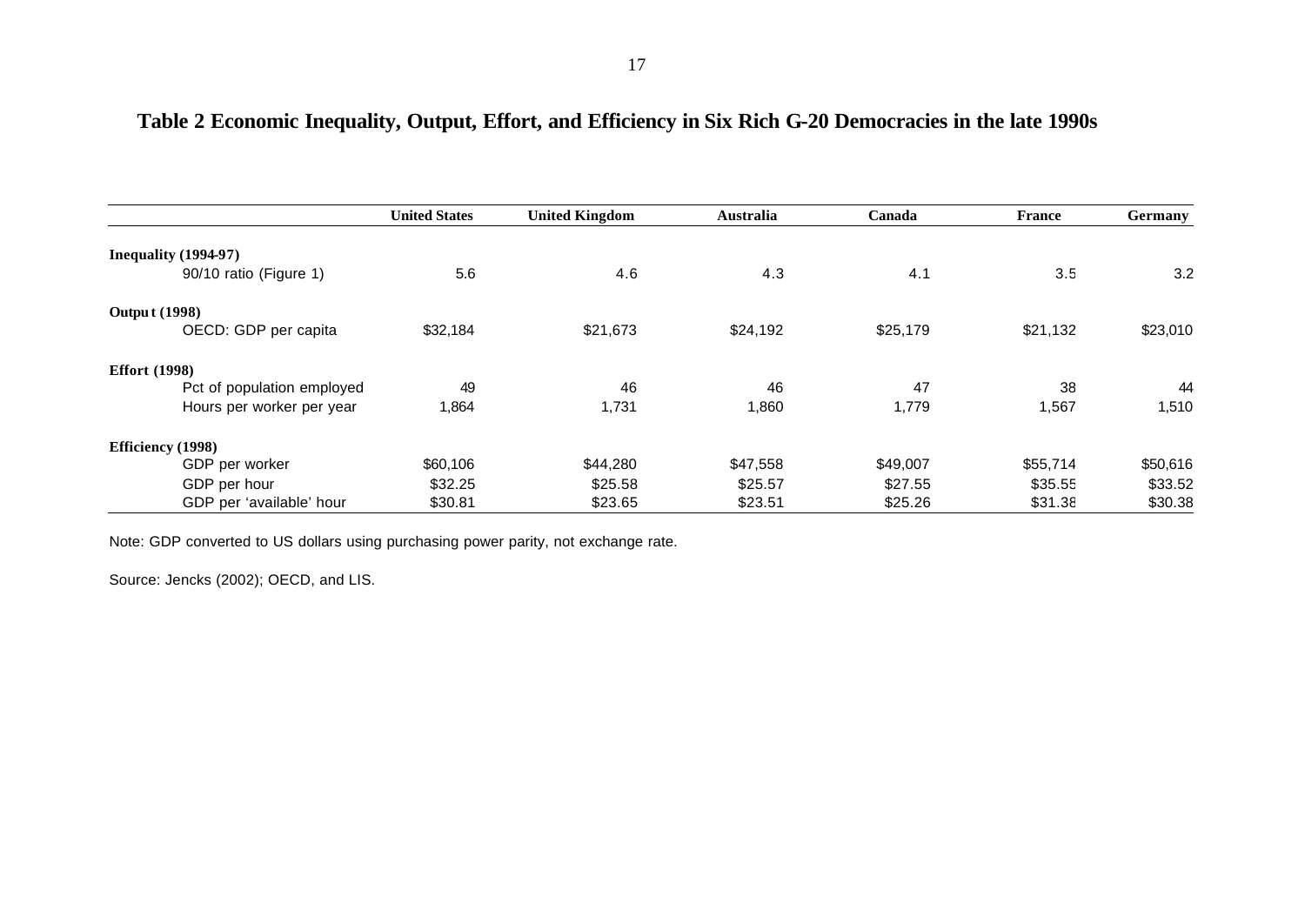While these data say nothing about inequality, per se, the number of hours worked is clearly an important ingredient for measured inequality (just as the distribution of wage rates are important). But other studies of Germany and the United States (Devroye and Freeman 2001), and a set of countries including Canada and Germany (Jacobs and Gornick 2001), indicates that not only do United States workers work more hours overall, but high-income United States workers work many more hours per year than do their counterparts in other nations. Moreover, high-income United States workers are more likely to be married to spouses who also work multiple hours than in other nations (Jacobs and Gornick 2001). While the effects of these differences are yet to be completely and systematically worked out, the amount of work effort at each end of the distribution, as well as the reward for that work, are both clearly important. And it appears that both the rich and the poor in the United States work more hours than do their counterparts in other rich nations (Osberg 2002).

Closely tied to the number of hours worked and earnings are demographic differences in household composition across nations. In general, nations with relatively higher levels of immigrants and relatively more single parents will have greater inequalities, especially at the lower end of the income distribution, than do nations which have fewer single parents and lower levels of immigration, all else equal. But the fraction of elderly households in a nation does not affect income distribution comparisons across countries largely because the elderly have levels of inequality that are similar to those of the nonelderly (Osberg 2000). Casual comparisons of the high immigrant, high single-parent, Anglo–Saxon countries (e.g., Canada, Australia, the United Kingdom, and the United States) with central and northern Europe tend to bear out this finding well.

Other factors are less easily accounted for. Many authors find that labor market institutions, especially collective bargaining, wage setting, levels, and penetration of minimum wages, are important for determining the level of inequality in wages and earnings across nations (Gustafsson and Johansson 1997; Gottschalk and Smeeding 1997). Differences in educational attainment are also important as the better educated earn more than the less well-educated, all else equal, in every country (see Rehme 2002a, 2002b; Smeeding and Sullivan 1998). But recent evidence suggests that it is the former (institutions) rather than the latter (skills per se) that is more important in explaining differences in the cross-section. Blau and Kahn (2001) find that workers within single categories of education and adult test scores in the United States (e.g., high school graduates with median level skills as measured by the OECD individual adult cognitive literacy survey), have distributions of wages and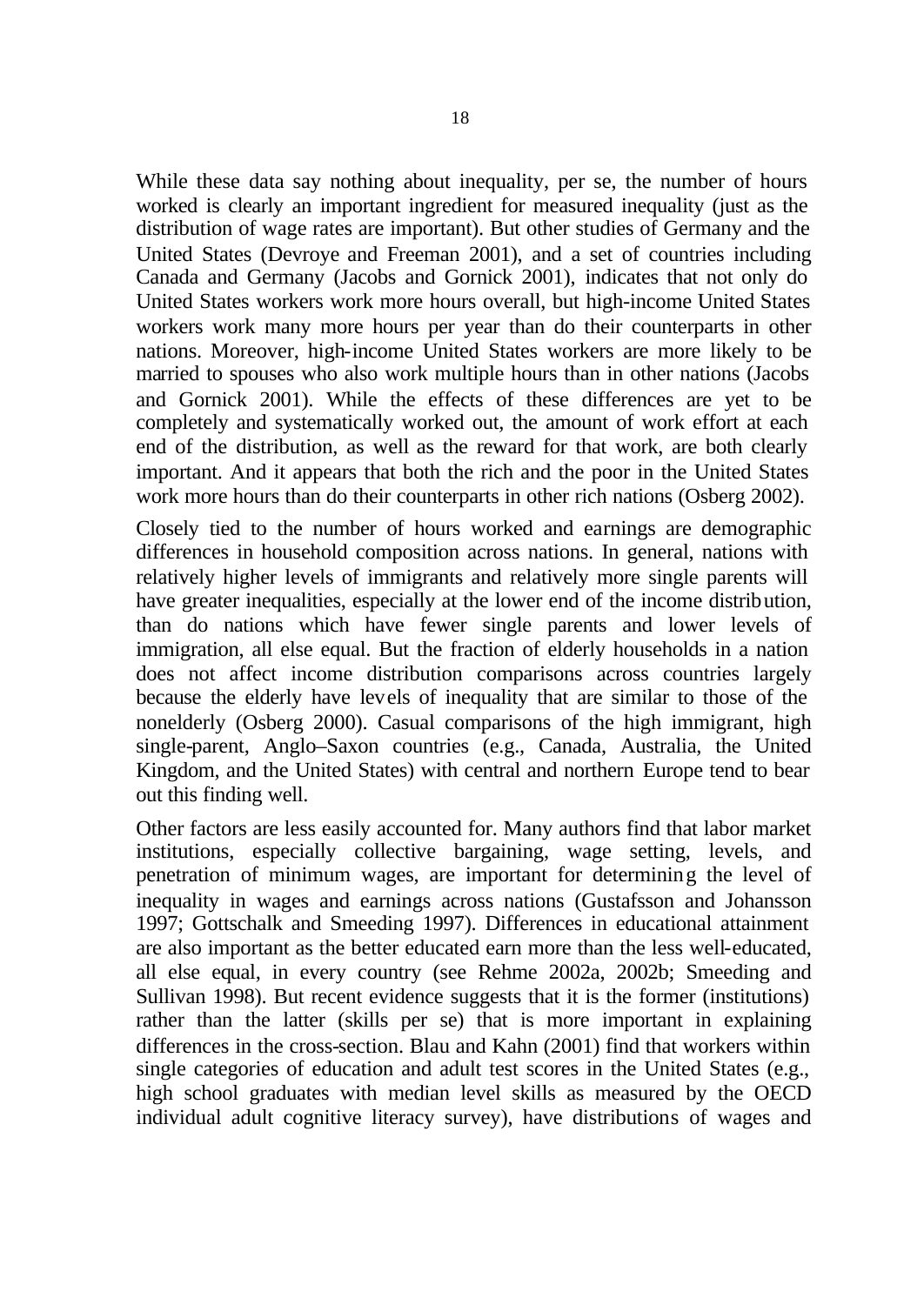earnings which differ amongst themselves by more than does the entire distribution of wages differ (across all skill and education groupings) in Germany, Netherlands, and Sweden. The differences in wage setting institutions across countries therefore account for many of the differences in pay that we find at any point in time.

Finally, consider the arguments of Frank and Cook's (1996) book, *The Winner Take All Society.* In an increasingly global economy, where markets are ever widening, where pay is tied to output and productivity—not only for chief executives and business men, but for professionals (like lawyers, physicians, and scientists) as well, and where labor and firms can migrate to the highest profit areas, we expect that the wage distribution at the top of the market will continue to widen, as it has in some nations, notably the United States and the United Kingdom, but now also in Sweden, Germany, France, and Canada.

#### **3.1 Summary**

There exists a wide range of inequalities across the nations of the rich world and the rich nations of the G-20 as well, though the range across the rich G-20 members is narrower because the high equality nations of Scandinavia and Northern Europe are not represented. And adding the comparable data we have on Russia and Mexico, not to mention fairly comparable data for Argentina and Brazil, suggests that even wider ranges of inequality are found as we move down the development ladder to the 'middle-income' nations.

The explanations of these differences at a point in time are many, and to quote one article on this topic, there is no one 'smoking gun' explanation. Public policies toward the poor and jobless, the multiple institutions of the labor market, levels of education and training, demographic differences and even hours worked, all can play a role in explaining these differences at a point in time.

But, regardless of these differences, economies are not fixed but rather dynamic and ever changing, as this conference attests. Hence explanations of the trends in inequality across nations may be more important than explaining levels of inequality at any point in time. Certainly, the literature on this topic suggests that trends in inequality of both earnings and income are more readily studied and across a wider range of nation, even if the data used to make these studies is not the best we have available (Atkinson and Brandolini 2001).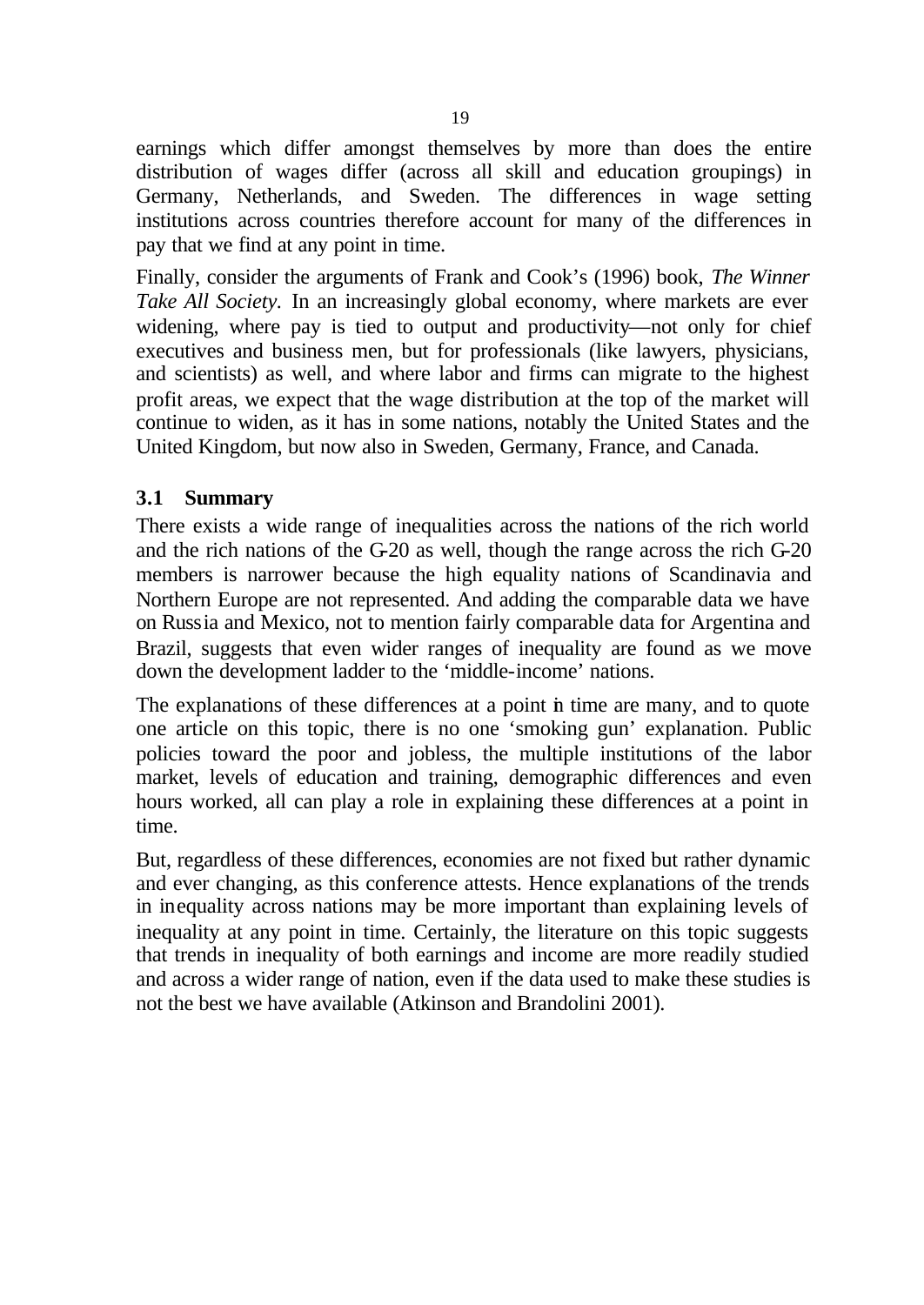# **4 Trends in Inequality**

Do the differences in inequality in OECD countries in the late 1980s and 1990s reflect convergence to a common level of inequality or are the less equal countries (the United States, the United Kingdom, Russia, and Mexico) becoming even less equal? To answer these questions, we compare recent trends in inequality (from 1979 onwards). Because the LIS data cover only two to five data points in each nation, we also rely on published and unpublished data from other sources to assess the trend in income inequality (Gottschalk and Smeeding 1997, 2000; Gottschalk, Gustafsson, and Palmer 1997; Förtser 2000; Atkinson and Brandolini 2001; Atkinson, Rainwater, and Smeeding 1995; Atkinson 2000) to analyze differences across rich nations.

While differences in units, income measures, equivalence adjustments and other factors in different studies make it difficult to compare levels of inequality across these studies, trends in inequality will be more comparable than are differences, as long as income concepts, surveys (and their methodologies) and inequality measures remain constant within countries over time (Gottschalk and Smeeding 2000). Unfortunately, nations do not always follow this rule. But taking advantage of a series of adjustments when assessing the trend in income inequality within any single nation and across nations, we are able to piece together a rather robust story for the rich nations of the world (Atkinson, Brandolini, and Smeeding 2001; Smeeding and Grodner 2000).

As we begin this investigation, one should be warned that we are assessing mainly differences within the rich nations of then G-20 and to a much lesser extent the differences among the middle-income nations (Mexico and Russia) and the lower-income, but much larger nations, e.g., China and India with about one-third of the world's population. The trend in global inequality depends not only on income distribution changes within any set of nations, but also on the growth of average incomes across nations. Hence, rapid economic growth within China and India—even when inequalities are also increasing within these nations, can drastically reduce world income inequality (Quah 2002; Salai-Martin 2002). We do not address the question of the rates of growth within poor nations compared to rich nations, as do others (Sala-i-Martin 2002; Dowrick and Akmal 2001; Dowrick and DeLong 2001). Ideally, one would want to use Purchasing Power Parities (PPPs) to changes incomes for a comparable set of national household surveys into one single survey and then to compare the levels and changes in incomes for all respondents in every sample in all nations. However, that task is not yet accomplished, except for the European Countries (see Belbo and Knaus 2000). And the development of key data, such as directly measured PPPs for China, is needed to make this exercise even more meaningful.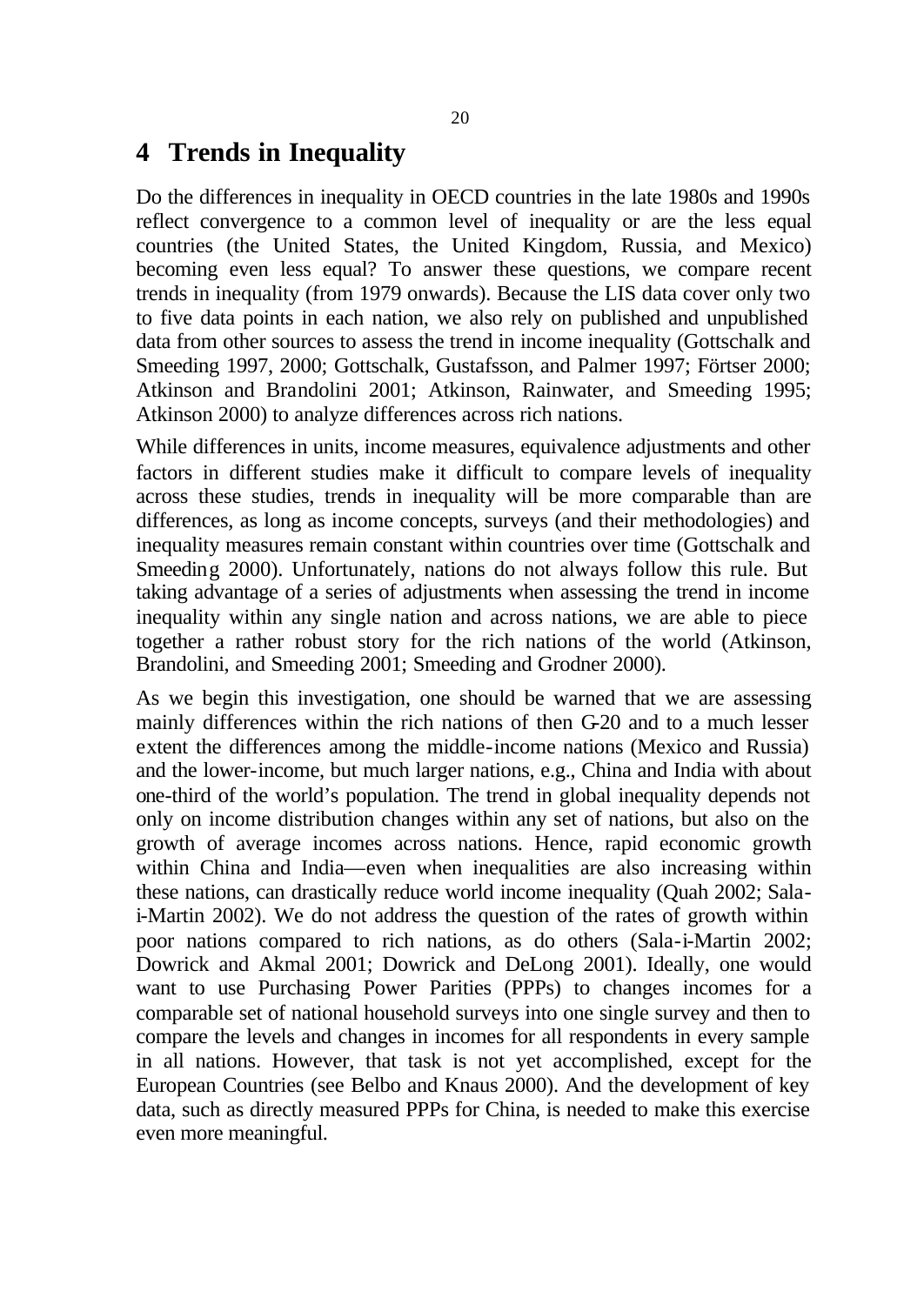# **5 Trends in Income Inequality Over Time—the Evidence from LIS and Elsewhere**

In general, nations with multiple data series from different sources, and counties that clearly identify survey differences and changes in survey practices over time, provide the best sources of distributional trend comparisons. Nations with very few data points and those with not well-identified survey practices or concepts do not always provide accurate sources for trend analysis. Decisions about which nations to include and exclude, based on data quality considerations, should be at the forefront of the users agenda. Many of these issues have been raised by others (Atkinson and Brandolini 2001; Gottschalk and Smeeding 2000; Atkinson, Rainwater, and Smeeding 1995), so we do not delve deeper into them here. The Canberra Group (2001, chapter 9) offers a convenient summary of pitfalls for those who desire such a technical review.

Given these differences, we should go slowly and carefully when assessing trends in economic inequality across and within nations. For instance, LIS does its best to guarantee differences in inequality measurement *at a point in time,* and is less well suited for measuring changes in inequality over time. For most nations, LIS has few data points. Moreover, in choosing the best data for comparisons at a point in time, different surveys are used in different nations. For instance, in Germany, three different datasets have been used by LIS, and these three do not lend themselves easily to trend analyses. Even though LIS is careful to note when different datasets, income definitions, or other changes take place in national datasets, the availability of data alone does not guarantee its consistency over time. Over these past 20 years of normalizing microdata to a common definition, many of the cautions urged above have been learned from trying to assess inequality trends using LIS. Survey practices and data quality have changed in most of the countries found in Table 1. In some cases, a new survey replaces the old (Australia 1994). In others, panel datasets (Luxembourg and Germany), which provide the LIS cross-sections, have suffered from sample attrition and some have not added new immigrants to their original samples for LIS. Many nations provide income distribution trend data, based on national definitions of income that include income items not included in LIS income such as capital gains (Sweden), and imputed rent (the Netherlands), while several others typically exclude near cash income such as food stamps in the United States. Finally, the weighted sum total of aggregate incomes taken from the surveys in several countries may be substantially below somewhat comparable aggregate national incomes suggesting that income underreporting may be a serious issue (e.g., Italy, Spain; see Smeeding, Rainwater, and Burtless 2001). While the changes found in LIS may be reasonable, they should be compared to those from other sources, which are designed to produce more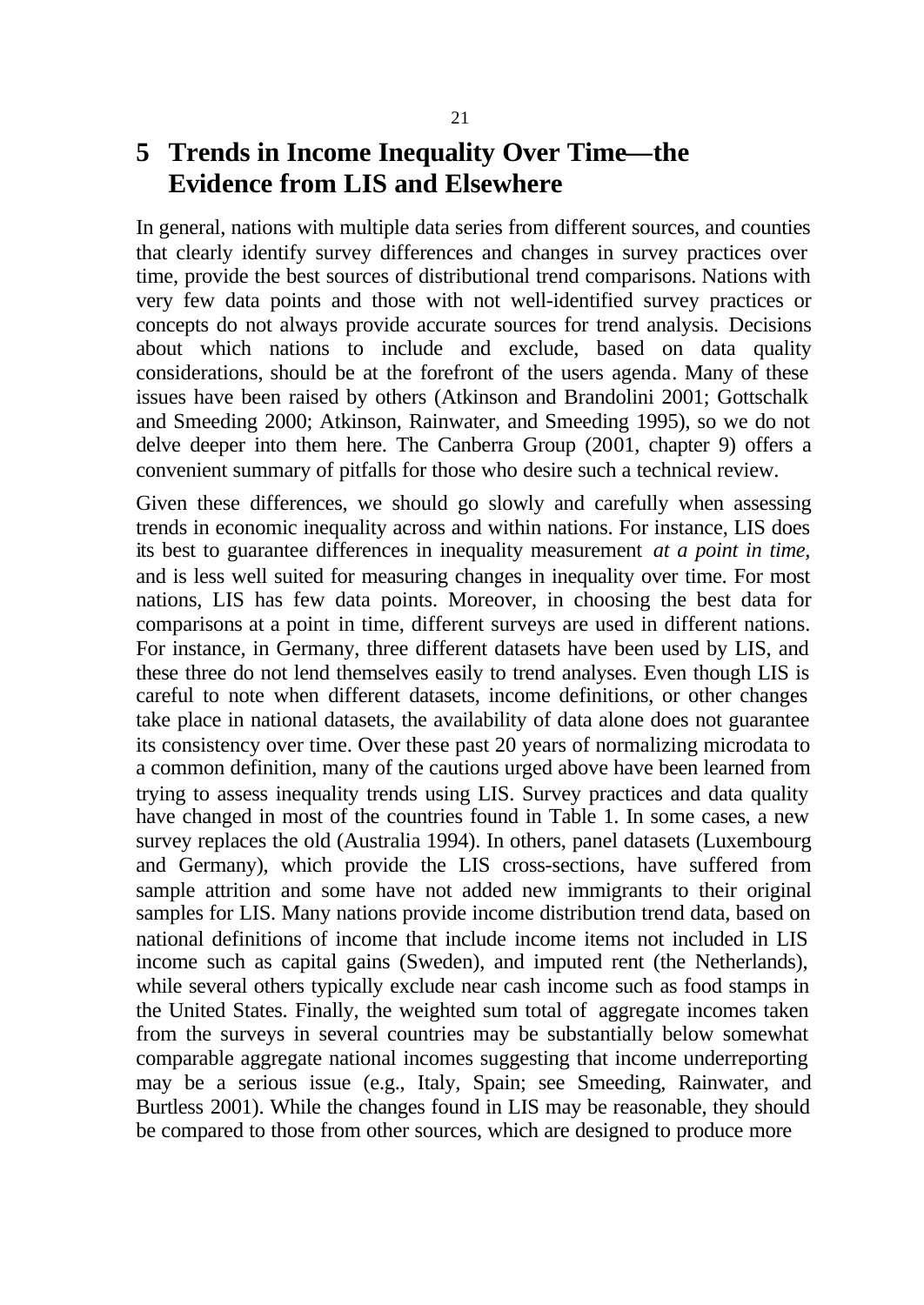accurate trend data not a reversal, of rising inequality in several nations at the end of the 1990s. However, they also show a rise in Canadian inequality as the 1990s draw to a close.

The following summary impressions can be gleaned from Table 3 and Figure 4:

- The OECD study (Förster 2000) focused on the 1980s that were a period of transition from one period (flat or declining inequality) to another period (rising inequality) in most nations. As Gottschalk and Smeeding (2000) argue, this best describes a 'U'-shaped change in the distributions of income in most nations with inequality falling in the 1960s (few comparable observations), and early 1970s, but then rising from the late 1970s and 1980s into the 1990s. The turning points (bottom of the 'U') differ across nations. Many (e.g., the Scandinavian nations) did not experience a rise in inequality until the 1990s. And in many nations (e.g., Germany, France, and Canada) these increases have so far been very modest (see Gottschalk and Smeeding 2000, for more on the 'U' shape).
- While inequality rose rapidly in the United Kingdom and the United States during the 1980s and early 1990s, the trend seems to have flattened out in both countries by the end of the decade. To the extent that the United Kingdom income distribution source (Family Expenditure Survey) and United States source (Current Population Survey) do not accurately capture or measure incomes in high-income households (due to top coding, non-response, etc.), this conclusion may be unwarranted (e.g., see Congressional Budget Office 2001, for the United States 1979- 1997; and Jencks 2002). However, the rate of increase in inequality has still slowed markedly in these two nations in the late 1990s.

LIS data for Mexico and Russia shows much more volatility than do the other datasets. Inequality in Mexico was lower in the late 1980s than in 1990s but inequality was much higher in both 1994 (gini of .496) and 1998 (.494) than in 1996 (.477), perhaps due to cyclical volatility. And several studies (e.g., Hölscher 2001) based on LIS and other data argue for rapidly rising inequality in Russia in the 1990s.<sup>7</sup> Other world pictures are somewhat more mixed. For instance, Sala-i-Martin (2002, Appendix figures) taken from the World Bank data compiled by Deininger and Squire (1996) suggests that inequality rose in

<sup>7</sup> However because the Mexican and Russian surveys are taken a over a period of several months when inflation can be rapid, the estimates of annual inequality for each nation may be sensitive to the treatment of changes in domestic prices over this period.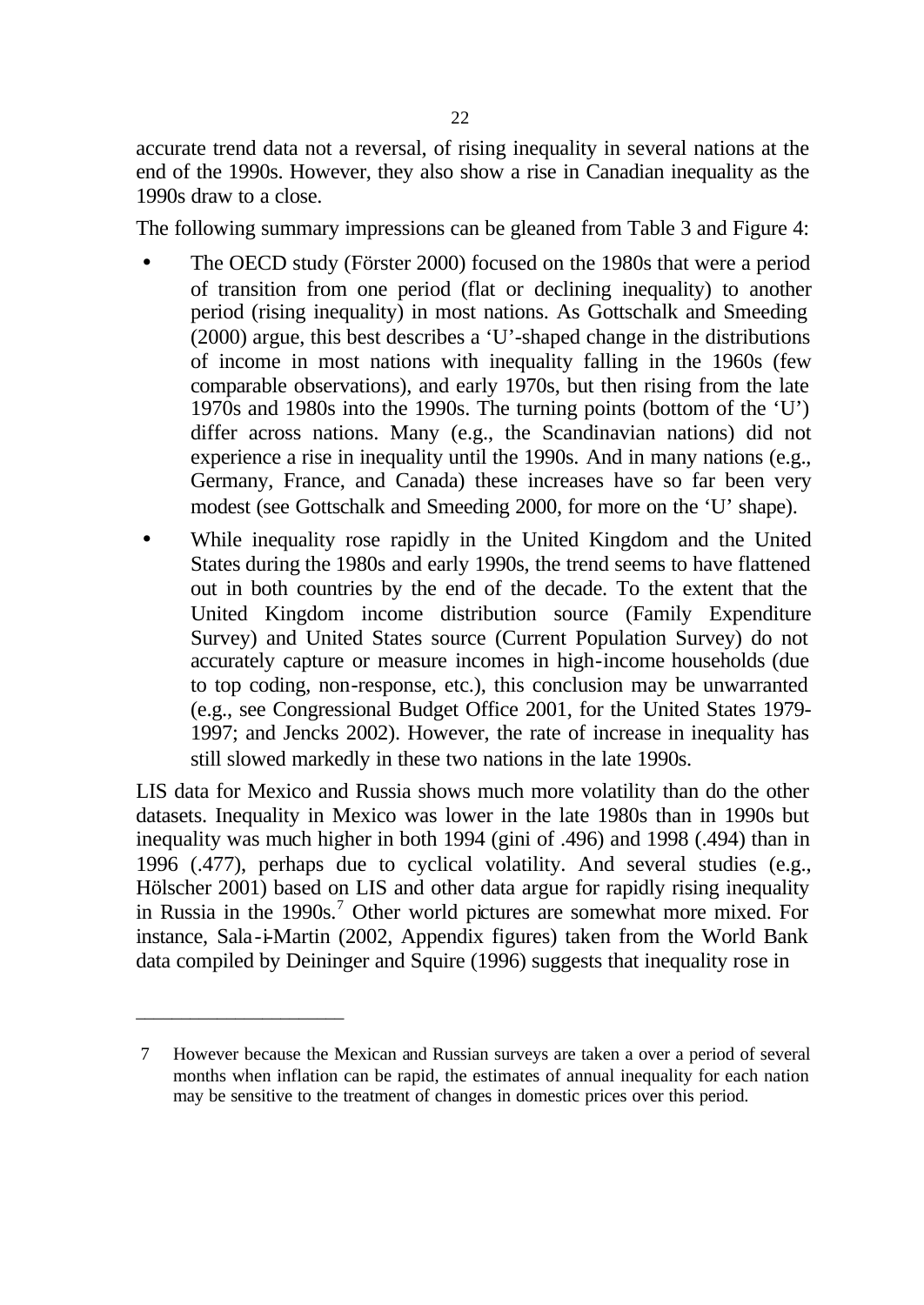|                       | Mid/Early 1970s  | <b>OECD Study</b>     | Mid/Late 1980s |  |
|-----------------------|------------------|-----------------------|----------------|--|
|                       | to               | 1980s                 | to             |  |
|                       | Mid/Late 1980s   | $()$ = other estimate | Mid/Late 1990s |  |
| <b>Australia</b>      | $\boldsymbol{0}$ | $+$                   | $+$            |  |
| Austria               | 0                | 0                     | $+ +$          |  |
| Belgium               | $\Omega$         | +                     | $\ddot{}$      |  |
| Canada                |                  | $\mathbf{0}$          | $+$            |  |
| <b>Czech Republic</b> | na               | na                    | $+ + +$        |  |
| Denmark               | na               | na                    |                |  |
| Finland               |                  | $\mathbf 0$           | +              |  |
| <b>France</b>         |                  | 0                     | $\ddot{}$      |  |
| Germany               |                  | $^{+}$                | $+$            |  |
| Hungary               | na               | na                    | $+ +$          |  |
| Ireland               |                  | $\pmb{0}$             | $+ +$          |  |
| Israel                | $\mathbf 0$      | 0                     | $+ +$          |  |
| <b>Italy</b>          |                  |                       | $+ +$          |  |
| Japan                 | $\bf{0}$         | $^{+}$                | $+ +$          |  |
| <b>Mexico</b>         | na               | na                    | $+ +$          |  |
| Netherlands           | $\mathbf 0$      | $\ddot{}$             | $+ +$          |  |
| New Zealand           | 0                | $\ddot{}$             | $+ + +$        |  |
| Norway                | $\Omega$         | $\Omega$              | $+ +$          |  |
| Poland                | na               | na                    | $+ +$          |  |
| <b>Russia</b>         | na               | na                    | $+ +$          |  |
| Sweden                |                  | $+$                   | $\ddot{}$      |  |
| Switzerland           | na               | na                    | $\ddot{}$      |  |
| Taiwan                | $\mathbf 0$      | 0                     | $\ddot{}$      |  |
| <b>United Kingdom</b> | $+ +$            | $++$                  | $+ +$          |  |
| <b>United States</b>  | $+ +$            | $+ +$                 | $+ +$          |  |

#### **Table 3. Overall Trends in Income Distribution: Summary Results from National and Cross-national Studies**

| $+ + +$   | Significant rise in income inequality (more than 15 percent increase)    |
|-----------|--------------------------------------------------------------------------|
| $+ +$     | Rise in income inequality (7 to 15 percent increase)                     |
| $\ddot{}$ | Modest rise in income inequality (1 to 6 percent increase)               |
|           | No change $(-1)$ to $=1$ percent change)                                 |
|           | Modest decrease in income inequality (1 to 6 percent decrease)           |
|           | Decrease in income inequality (7 to 15 percent decrease)                 |
|           | Significant decrease in income inquality (more than 15 percent decrease) |
| na        | No consistent estimate available.                                        |

General Note: The results are based on several income inequality indicators, mainly gini coefficients, in most countries and reflect the general trends reported in national and comparative studies. However, trends are always sensitive to beginning and ending points as well as to other cautions mentioned in the Atkinson, Brandolini and Smeeding (2001).

Sources and Notes: Forster (2000); LIS (www.lisproject.org/keyfigures/) Atkinson, Rainwater and Smeeding (1995); Gottschalk and Smeeding (1997, 2000), Atkinson and Brandolini (2001), Fukui (2001); Atkinson (2000); Statistics Canada (2002).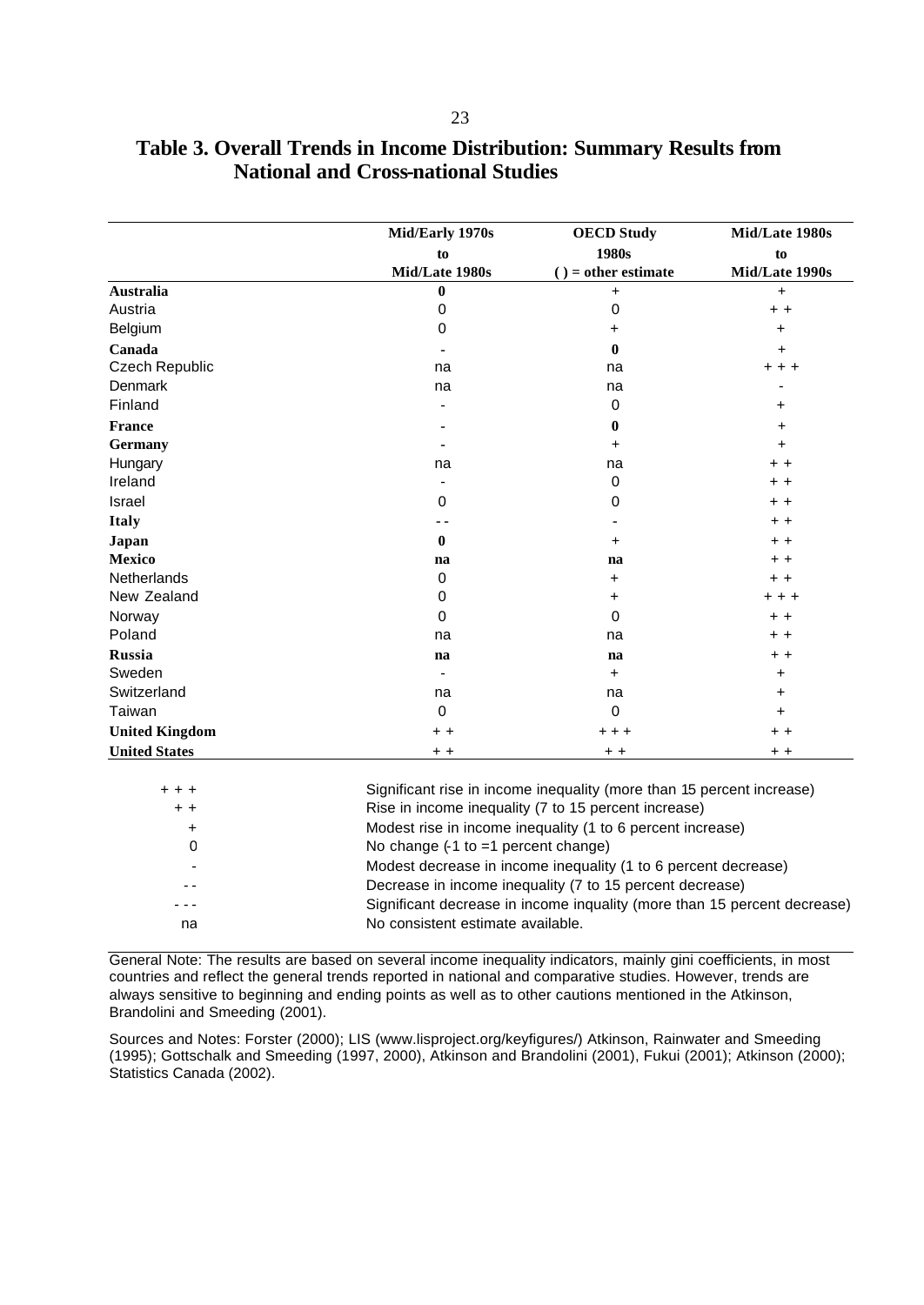



Sources: Atkinson (2000); Canada, Statistics Canada (2002); United States, US Department of Commerce (2002: Table B3, B6); Hauser and Wagner (2002); Hauser and Becker (2000); Forster (2000).

China and Indonesia, but not in India, Brazil, or Pakistan over the 1970-1997 period. The refinement of these analyses must await better data and methods (e.g., Deininger and Squire 2002).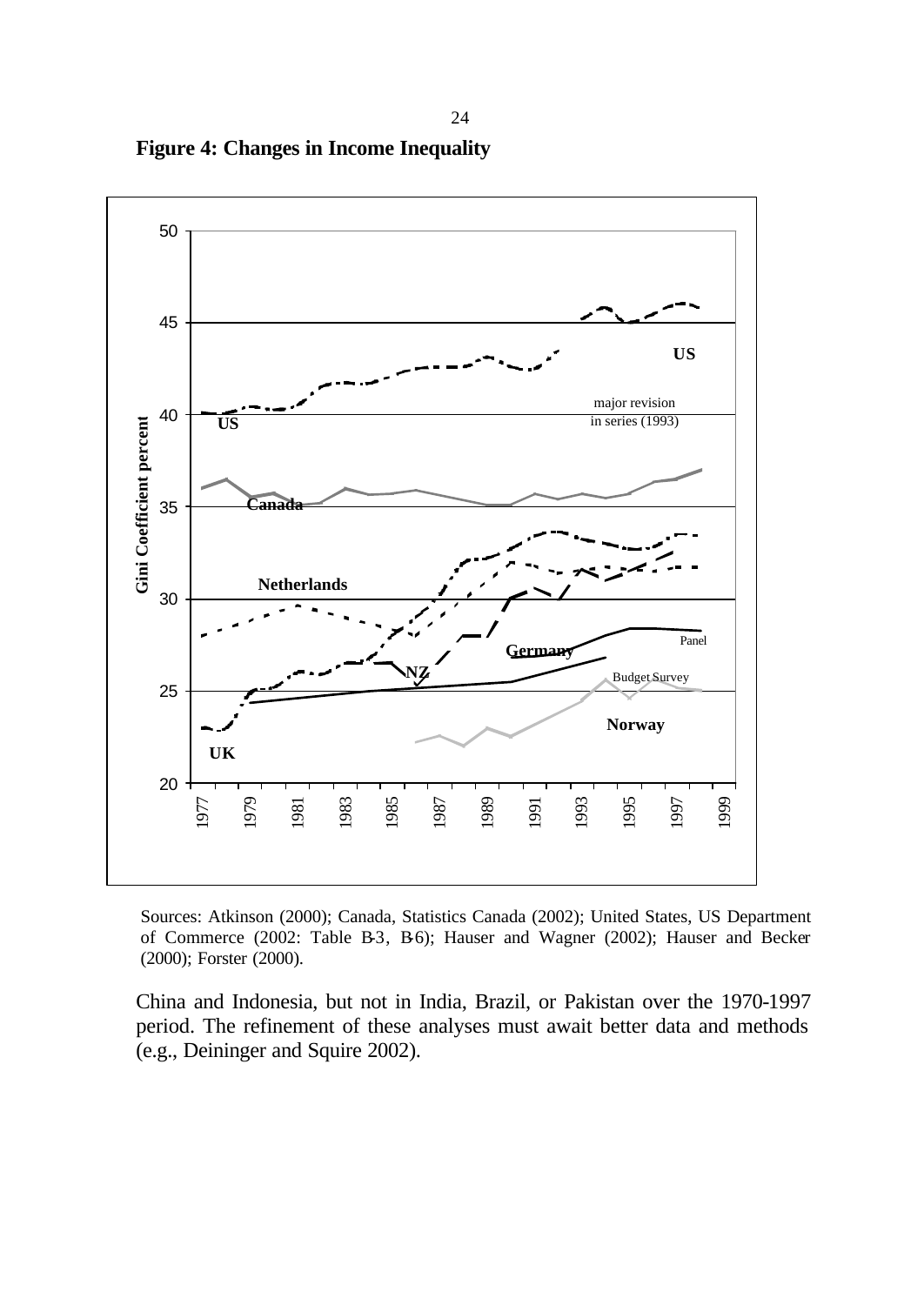## **6 What Changed and Why?**

The estimates in Table 3 and Figure 4 provide an overall picture of changing inequality, but one that needs to be carefully interpreted. For instance, suppose that one weights changes in inequality at the bottom of the distribution more than changes at the top? If so, one would be happy to learn that overall changes in relative poverty, e.g., the per cent with incomes less than 40 or 50 per cent of the adjusted (for family size) median were far less frequent and were of lesser magnitude than were increases in overall inequality in rich OECD nations (Smeeding, Rainwater, and Burtless 2001). That is, in most of the European countries studied here and in the United Kingdom and the United States, relative poverty did not increase by much if at all, during the 1990s. Thus, the phenomenon of increasing inequality is predominately a consequence of changes in the top of the distribution, rather than in the bottom (Förster 2000).

The data say nothing about tradeoffs between economic growth and inequality in rich nations. Though much has been written on this topic in recent years, there is no compelling case for one being systematically related to the other in OECD nations (e.g., see Arjona, Pearson, and Ladaique 2001, for a concise summary of studies in OECD nations). In fact, in some rapidly growing nations, such as Ireland, a modest increase in inequality can be seen as a small price to pay for rapid economic growth in real incomes and falling poverty at all levels of the income distribution (Nolan 2001). Similarly, modest increases in inequality may be the price that needs to be paid by countries such as Canada, France, Germany, and Australia, as they adjust to greater trade and the increased capita and labor mobility that accompanies globalizing economies.

Finally, the question is raised whether increases in inequality were accompanied by widespread or selective changes in real economic well being within each nation. The question of whether all the boats rose or only some, while others sank, is clearly a critical one for most nations. As in Ireland, rising inequalities are much more acceptable when living standards are rising across all segments of the population than when they are concentrated among the rich alone. While we are trying to compile these data for a number of countries, the experience of the United States is one which other countries might chose not to emulate in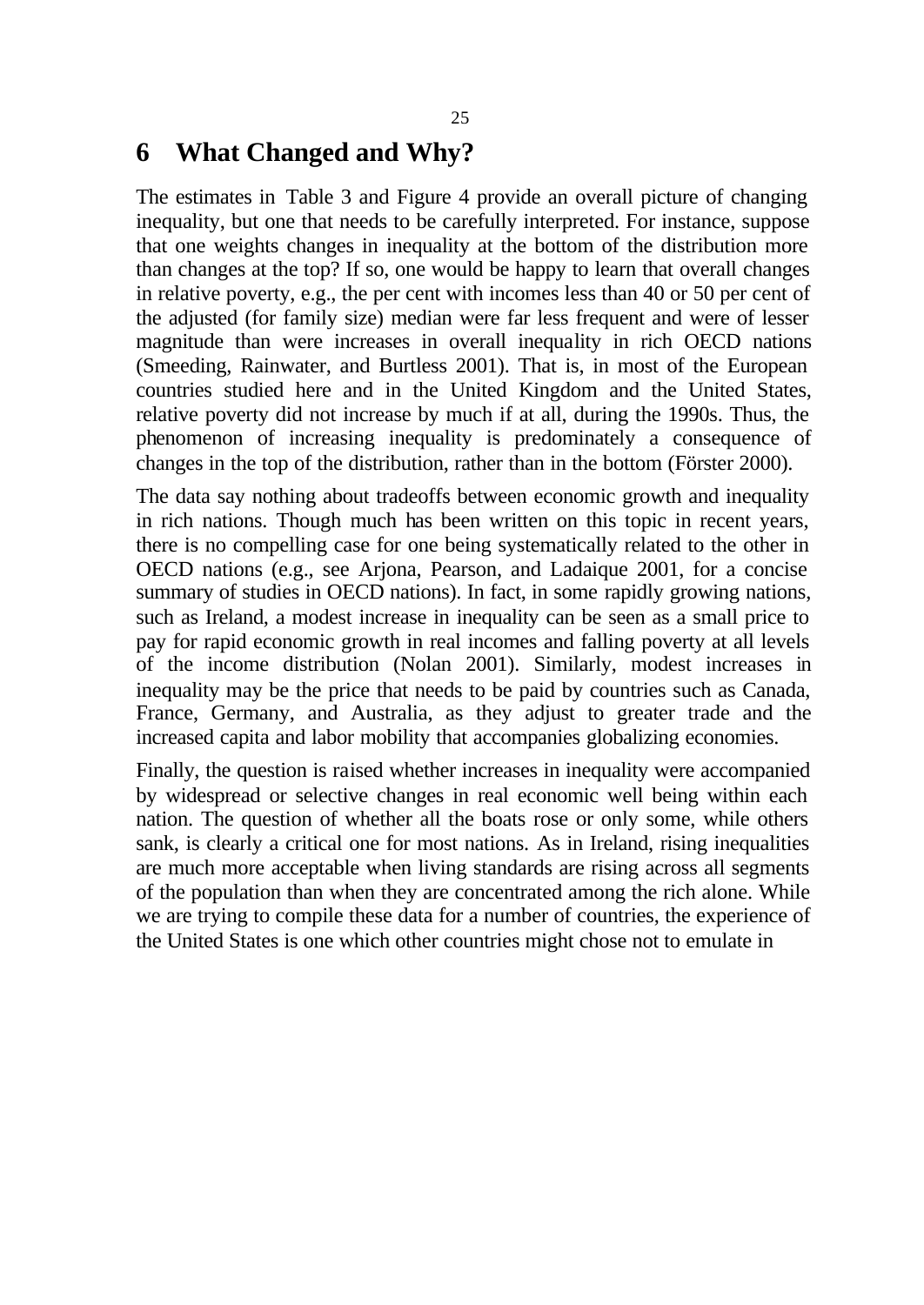this regard.<sup>8</sup> Figure 5 suggests that America experienced several distinctly different periods of income inequality change during the past 50 years: first, one of falling inequality and widespread real income gains largely in concert for all families from roughly 1950s through the mid 1970s; second, one where real income growth was increasingly different depending on where one lies in the income distribution from the 1970's onward. And within this latter period we note two different epochs. While average family incomes grew during the 1980s, and especially the period from 1993 onward (albeit reflecting the cyclical changes of the 1991-1993 recession), higher incomes grew by much more than did lower incomes throughout the period. Lower incomes fell from 1979 until 1993 before rising markedly in the later 1990s. Still, by the end of the 1990s, the average income for families in the bottom fifth of the distribution had barely reached the real standard of living experienced at the end of the 1970s, despite the real income gains for all during the latter 1990s.

Explanations for why income inequality changed in rich nations are many and, as seen in the data for the United States, can be very complicated as well. Many of these comparisons are based on LIS data (Rehme 2002a, 2002b; Acemoglu 2002; Gustafsson and Johansson 1997). Others are based on series of national datasets (Förster 2000; Arjona, Pearson, and Ladaique 2001). Still others concentrate on earnings changes alone and are not based on changes in overall incomes, after taxes and transfers (Card and DiNardo 2002; Beaudry and Green 2000).

First, it is important to establish what these studies do not show, i.e., that increasing levels of international trade can be tied to growth in inequality. To quote Friedman (2000), patterns of change in wages and earnings are not determined in Beijing, but are a product of a complex set of interactions within and across nations. More likely, the effect of international trade on the economy is proportionate to the size of the trade sector in each nation (Richardson 1995). Studies that have tried to establish this connection using LIS data have

<sup>8.</sup> Figure 5 is based on the U.S. Census Bureau's income series for families of two or more persons (thus omitting unrelated individuals), unadjusted for taxes paid, but gross of transfers received. It is therefore a less complete income concept and population group than the one studied by LIS. However restricting ourselves to this definition buys a more or less consistent 50-year series of incomes and income inequality. We are currently trying to develop a series that is both consistent with LIS and with national survey practices, measures of price change, etc., for several countries.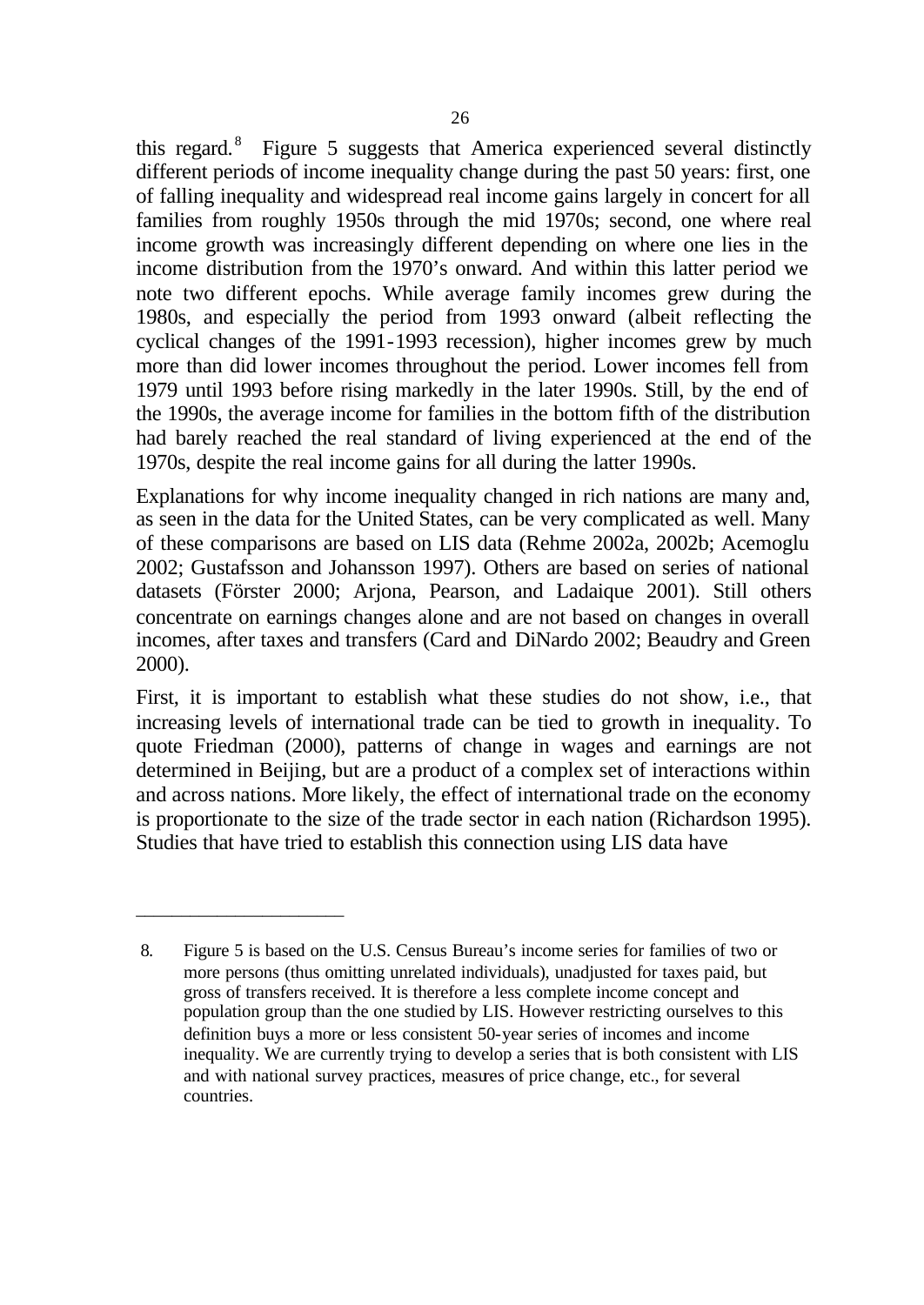

**Figure 5. Trend in Real Average Family Income, by Rank in the Income Distribution, 1947-1998**

concluded that greater levels of trade do not lead to increased poverty or inequality (e.g., Gustafsson and Johnsson 1997; Osberg and Sharpe 2000; Osberg 2000).

There is, however, evidence that both the changing supply and demand for labor of different skills can explain some of the changes in earned incomes across rich nations, and possibly among middle-income ones as well. The rising demand for skill led to higher (lower) wages in countries that had smaller (larger) responses in their education (supply) sectors. Thus, Canada and the Netherlands experienced much smaller increases in high wages than did the United States or the United Kingdom (Gottschalk and Joyce 1997). Institutional mechanisms have also slowed the rewards to higher skills in many European nations, at least early into the 1990s (Katz and Autor 2000). And there is new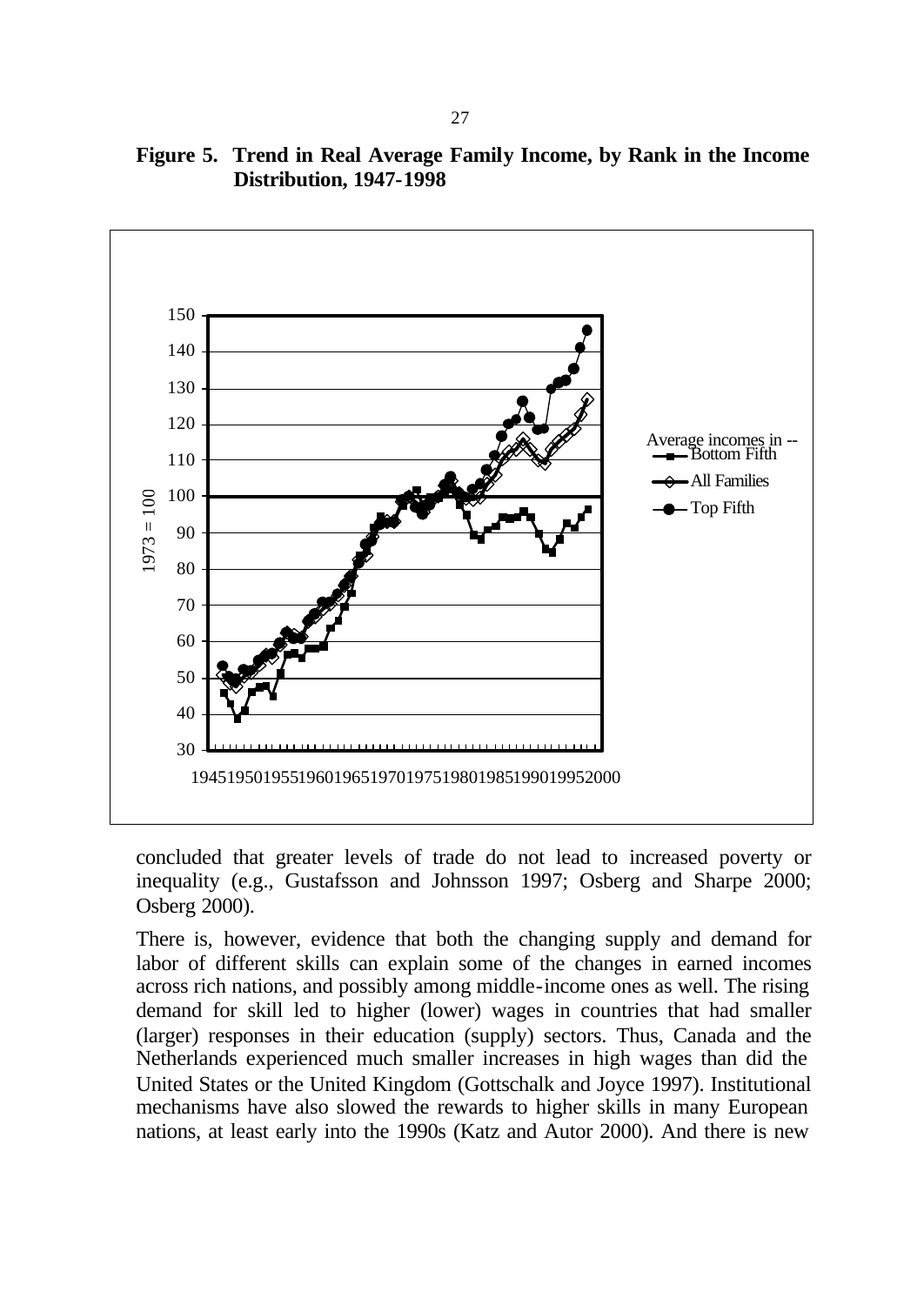evidence that the demand for skills increased faster than the supply in middleincome nations as well, (Berman and Machin 2001) and in Mexico (Legovoni, Bouillon, and Lustig 2002), thus exacerbating earned income inequality.

It is more difficult to tie these explanations to 'skill biased technological change' or to 'demand side effects' as vario us sectors of the economy have experienced different levels of technological change in each country as well as across countries. Different practices of management, different national climates, and institutions for promoting for entrepreneurship, the differential availability of venture capital, and diffusion of technological progress are also apparent throughout the OECD world (e.g., Förster 2000; OECD 2001). Better identification of demand side effects is certainly needed. For instance, an interesting new paper by Acemoglu (2002) argues that wage compression in Europe might have led to a more rapid adoption of technology that benefited low-skill workers than in other countries.

Moreover, no one has yet documented the effects of increased changes in product quality or the effect of falling international prices for traded goods due to greater international competition amongst the rich nations. Our textbooks tell us that trade and comparative advantage bring a better standard of living (more real income) to each nation, but the research that we have so far reviewed has not addressed the size of these gains as of this writing.

# **7 Summary of Trend Analyses**

It appears that the quality and quantity of consistent and good quality information on income distribution trends is on the rise. Recent work by Atkinson (2000), Atkinson and Brandolini (2001), the Canberra Group (2001), and the Förster (2000), in conjunction with LIS, has made some headway into the issue, but much needs to be done to produce more consistent and comparable measures of income inequality in most of the middle income countries and in some of the rich ones. To the extent that these data emerge, we will be in a better position to model the determinants of changes in inequality and to understand its evolution on a worldwide scale.

As Atkinson (2000) concludes, rising economic inequality is not inevitable— Denmark seem to present at least one exception to the rule. However, rising income inequality is predominant in most nations, even the most egalitarian advanced welfare state nations of the world. And while inequality has increased, our reading of the LIS data, and to a lesser extent the international trend data, suggest that there have been different patterns in the timing and extent of the increase in inequality in most nations. Moreover, national changes in inequality may have different welfare implications depending on whose incomes are changing. In Sweden, Germany, Norway, and Finland, most of the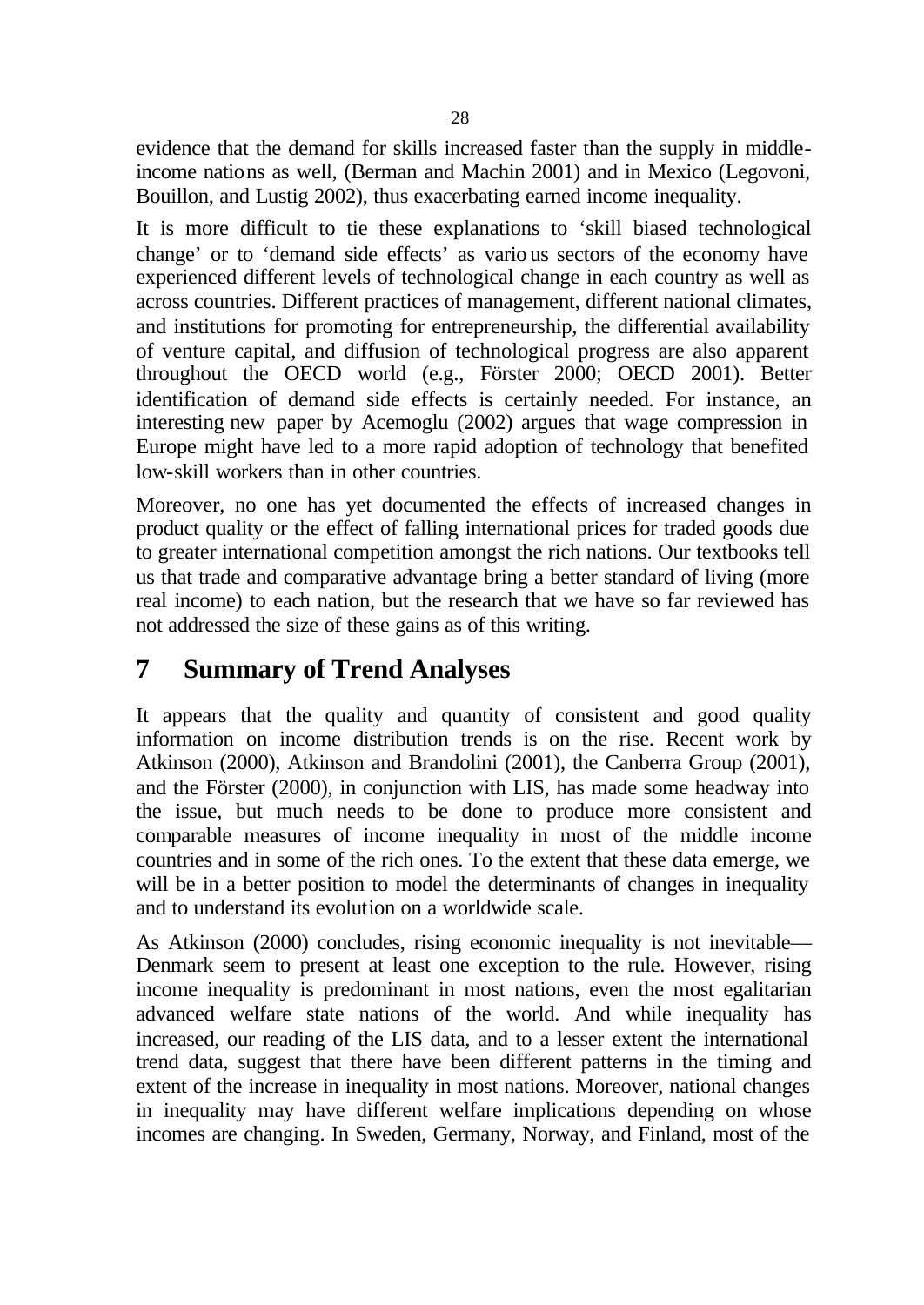higher inequality in the 1990s seems to be coming from movements at the top of the distribution (from changes in  $P_{90}$ 's), not from changes in the bottom (i.e., from the  $P_{10}$ 's; see Gottschalk and Smeeding 2000). And most rich countries have been able to protect the least skilled from the negative effects of rapidly changing industrial and employment effects brought about by increased trade and technological change. At least in theory, the winners from the globalization game should be able to compensate the losers to the benefit of all. And the strong welfare states of Europe and Scandinavia seem to have been able to protect their least skilled and least well off citizens better than have many others during this period.

That said, only a few authors have begun to sort out the sources of differences in inequality trends across the rich countries, and even fewer in the middle income and poorer nations. Much additional work is needed here.

# **8 Summary and Conclusions**

This brief paper has perhaps asked more questions than it has given answers. This is how the paper was meant to be written. Understandings and explanations of changes in the broad structures of economic inequality within and across nations depend heavily on the quality of the data that we have at our disposal. For social scientists interested in this topic, economic inequality data is equivalent to the astronomer's Hubbell telescope or the geneticist's Human Genome project. Without accurate indicators, model building and hypothesis testing cannot adequately proceed. Cross-national data on income distribution will never be perfect. But the ratio of signal to noise in these data can still be improved, as the LIS project has demonstrated. And there is room for the non-LIS G-20 nations to create similar datasets to illustrate changing economic inequality in their nations as well.

The evidence that we do have suggests that globalization is one force among many which for widening income inequalities in the rich countries of the OECD. The relationship between economic inequality and growth has not been sorted out, even in the rich nations, and we have yet to determine the effect of very high levels of inequality on civic engagement, or on support for policies which enhance opportunity for all citizens. Still globalization in rich nations appears to act more by raising incomes at the top of the income distribution than by lowering them at the bottom. Notwithstanding, this influence, however, domestic policies—labor market institutions, welfare policies, etc.—can act as a powerful countervailing force to market driven inequality. Even a globalized world, the overall distribution of income in a country remains very much a consequence of the domestic political, institutional and economic choices made by those individual countries—both rich and middle income ones.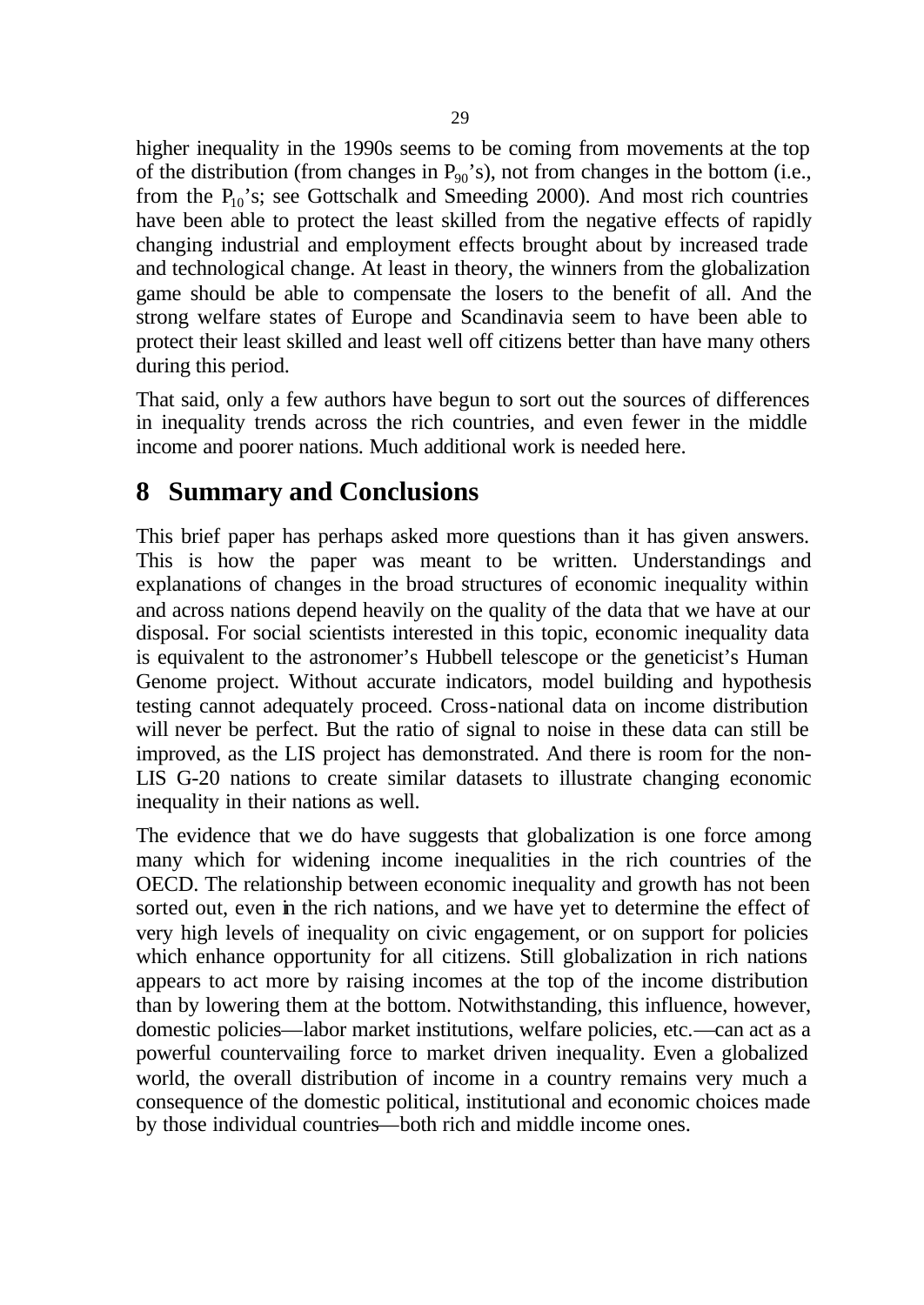## **References**

Acemoglu, Daron (2002), *Cross-Country Inequality Trends*, Luxembourg Income Study Working Paper No. 296, Center for Policy Research, Syracuse, NY: Syracuse University, March.

Arjona, Roman, Mark Pearson and Maxime Ladaique (2001), *Growth, Inequality, and Social Protection*, Labour Market and Social Policy Occasional Paper No. 51, Paris: OECD, June. www.oecd.org.

Atkinson, Anthony B. and Andrea Brandolini (2001), 'Promises and pitfalls in the use of secondary datasets: income inequality in OECD countries as a case study', *Journal of Economic Literature*, XXXIX (3) (September), 771-800.

Atkinson, Anthony B., Andrea Brandolini and Timothy M. Smeeding (2001), 'Producing time series data for income distribution: sources, methods, and techniques', in I. Becker, N. Ott, and G. Rolf (eds.), *Soziale Sicherung in einer dynamischen Gesellschaft,* New York and Frankfurt, Germany: Campus Verlag, 377-403.

Atkinson, Anthony B. (1999), *Is Rising Income Inequality Inevitable? A Critique of the Transatlantic Consensus*, World Institute for Development Economics Research WIDER Annual Lecture No. 3, Helsinki, Finland, United Nations World Institute for Development Economics Research.

Atkinson, Anthony B., Lee Rainwater, and Timothy M. Smeeding (1995), *Income Distribution in OECD Countries: Evidence from the Luxembourg Income Study (LIS),* Social Policy Studies No. 18, Paris: OECD, October.

Beaudry, Paul and David Green (2000), *The Changing Structure of Wages in the U.S. and Germany: What Explains the Differences?*, NBER Working Paper No. 7697, National Bureau of Economic Research, Cambridge, MA., May.

Beblo, Miriam and Thomas Knaus (2000), *Measuring Income Inequality in Euroland*, Luxembourg Income Study Working Paper No. 232, Center for Policy Research, Syracuse, NY: Syracuse University, May.

Berman, Eli and Stephen Machin (2001), *SBTC Happens! Evidence on the Factor Bias of Technological Change in Developing and Developed Countries,*  Unpublished manuscript, University College, London.

Blau, Francine D. and Lawrence M. Kahn (2001), *Do Cognitive Test Scores Explain Higher US Wage Inequality?,* NBER Working Paper No. 8210, National Bureau of Economic Research, Cambridge, MA., April.

Buhmann, Brigitte, Lee Rainwater, Gunther Schmaus and Timothy M. Smeeding (1988), 'Equivalence scales, well-being, inequality, and poverty: sensitivity estimates across ten countries using the Luxembourg Income Study (LIS) database', *Review of Income and Wealth,* 34 (2), (June), 115-142.

Burtless, Gary and Timothy M. Smeeding (2001), 'The level, trend, and composition of poverty', in S.H. Danziger, and R.H. Haveman (eds.),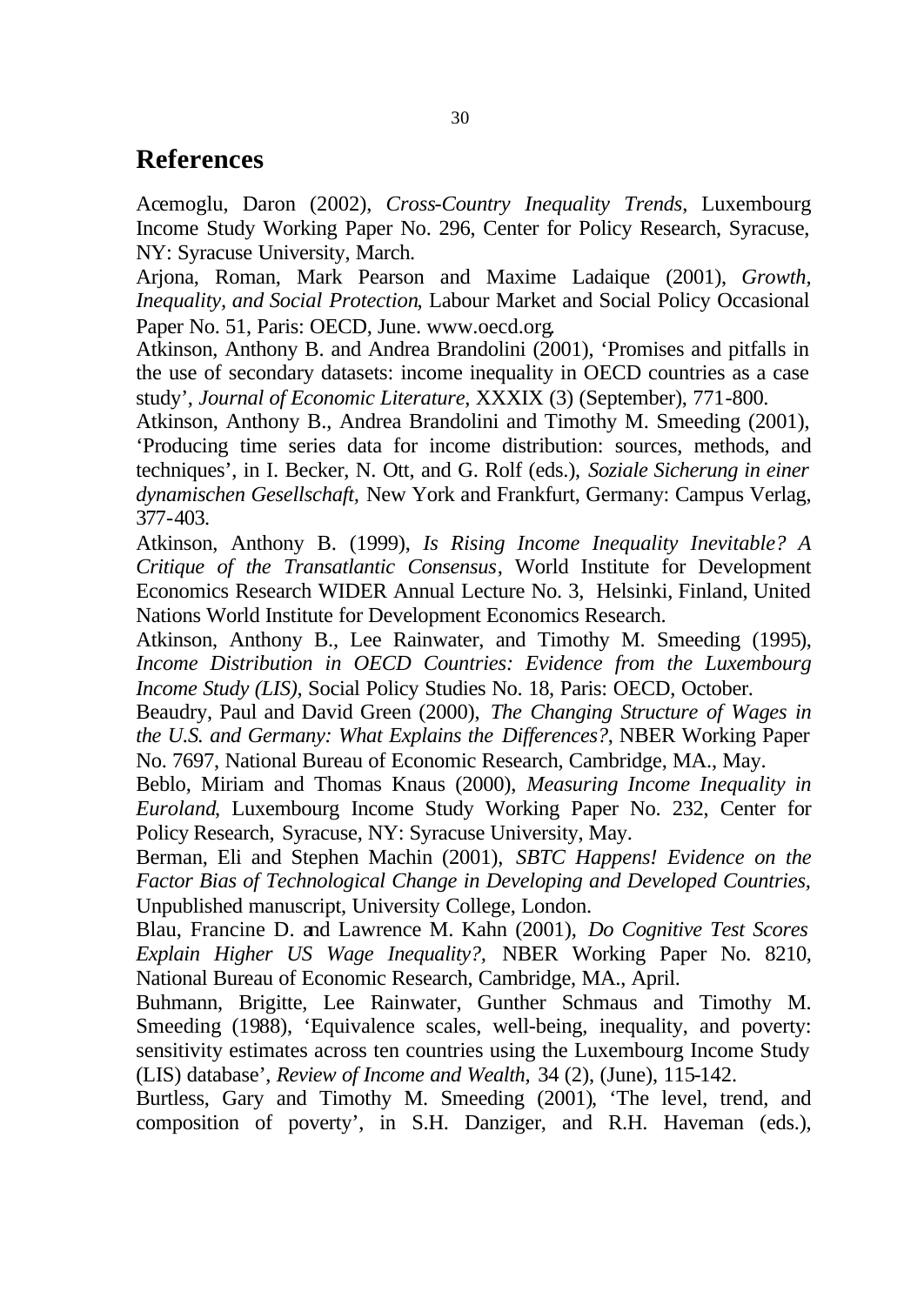*Understanding Poverty,* New York: Russell Sage Foundation, Cambridge, MA: Harvard University Press, 27-68.

Canberra Group on Household Income Statistics (2001), *Expert Group on Household Income Statistics: Final Report and Recommendations,* Statistics Canada: Ottawa.

Card, David and John E. DiNardo (2002), *Skill Biased Technological Change and Rising Wage Inequality: Some Problems and Puzzles,* NBER Working Paper No. 8769, National Bureau of Economic Research, Cambridge, MA. February.

Congressional Budget Office (CBO) (2001), *Historical Effective Tax Rates, 1979-1997,* Tax Policy Division, Washington, DC, September.

Deininger, Klaus and Lyn Squire (2002), *Measuring Income Inequality: A New Database,* Economic Growth Research, The World Bank Group.

Deininger, Klaus and Lyn Squire (1996), 'A new data set measuring income inequality', *World Bank Economic Review,* 10 (3) (September), 565-591.

Devroye, Dan and Richard B. Freeman (2001), *Does Inequality in Skills Explain Inequality in Earnings Across Advanced Countries?*, NBER Working Paper No. 8140, National Bureau of Economic Research, Cambridge, MA. February.

Dowrick, Steve and Muhammad Akmal (2001), *Contradictory Trends in Global Income Inequality: A Tale of Two Biases*, Unpublished manuscript, Department of Economics, Australian National University and University of California Berkeley, March 29.

Dowrick, Steve and J. Bradford DeLong (2001), *Globalization and Convergence*, Unpublished manuscript, October.

Förster, Michael F. (2000), *Trends and Driving Factors in Income Distribution and Poverty in the OECD Area,* Social Policies Studies Division, Labour Market and Social Policy Occasional Paper No. 42, Paris: Organization for Economic Cooperation and Development, September.

Frank, Robert H. and Philip J. Cook (1996), *The Winner-Take-All Society: Why the Few at the Top Get So Much More Than the Rest of Us*, Penguin Books, NY, September.

Friedman, Thomas L. (2000), *The Lexus and the Olive Tree,* Farrar, Straus, and Giroux, New York, NY.

Fukui, T. (2001), *Inequality Trends In Japan,* Personal communication, March 28.

Gardiner, Karen, John Hills, Jane Falkingham, Valérie Lechene and Holly Sutherland (1995), *The Effects of Differences in Housing and Health Care Systems on International Comparisons of Income Distribution,* STICERD, Welfare State Programme, Discussion Paper No. 110, London: London School of Economics, July.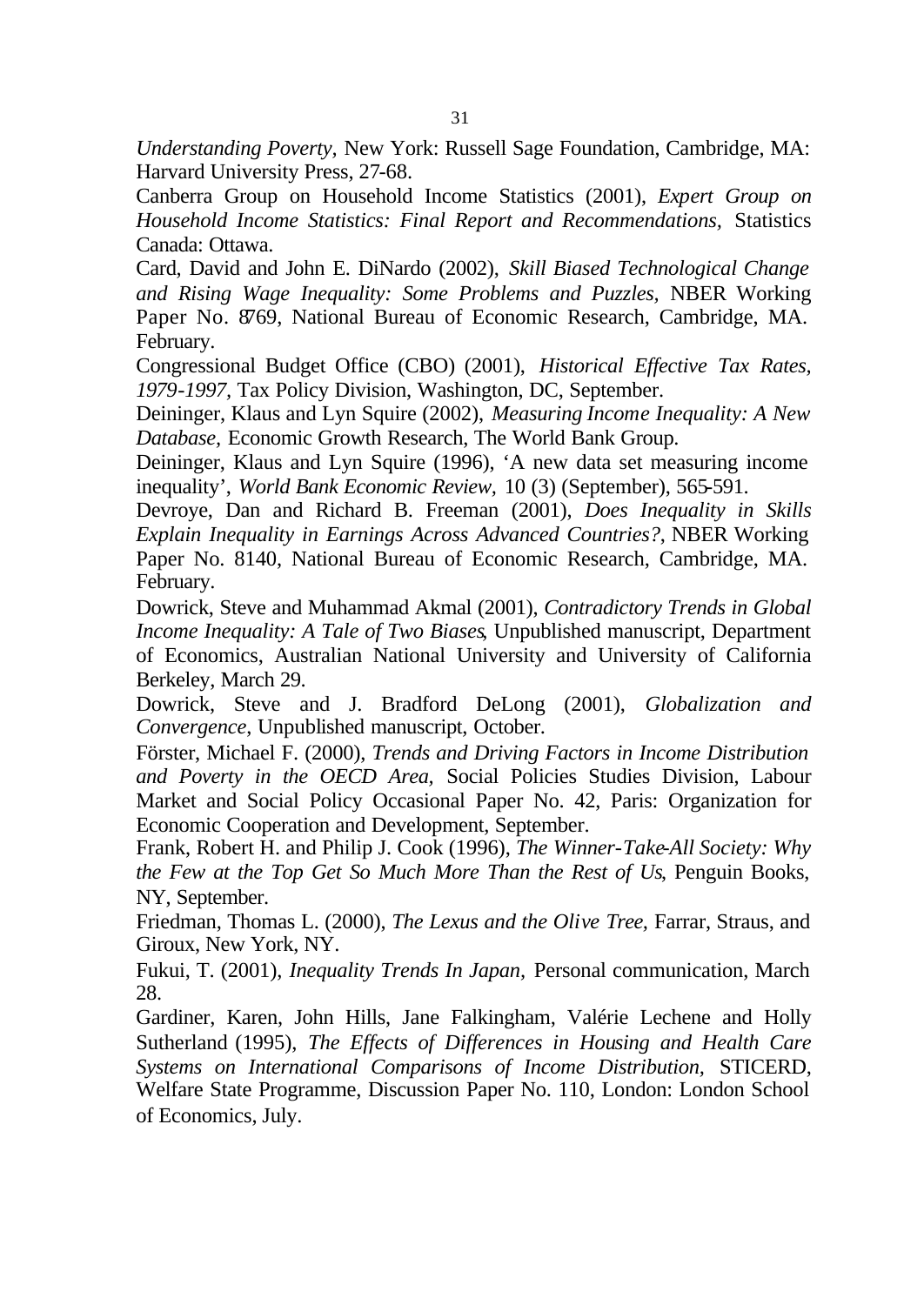Gertler, Paul and Jonathan Gruber (2002), 'Insuring consumption against illness', *American Economic Review*, 92 (1) (March), 51-70.

Gottschalk, Peter and Timothy M. Smeeding (2000), 'Empirical evidence on income inequality in industrialized countries', in Anthony B. Atkinson and François Bourguignon (eds.), *Handbook of Income Distribution,* Handbooks in Economics, Amsterdam: North-Holland, 261-308.

Gottschalk, Peter and Mary Joyce (1997), *Cross-National Differences in the Rise in Earnings Inequality-Market and Institutional Factors,* Luxembourg Income Study Working Paper No. 160, Center for Policy Research, Syracuse, NY: Syracuse University, March.

Gottschalk, Peter, Bjorn Gustafsson and Edward Palmer (1997), *The Distribution of Economic Welfare in the 1980s,* Cambridge, UK: Cambridge University Press.

Gottschalk, Peter and Timothy M. Smeeding (1997), 'Cross-national comparison of earnings and income inequality', *Journal of Economic Literature,* XXXV (2), (June), 633-87.

Gustafsson, Björn and Mats Johansson (1997) *In Search for a Smoking Gun: What Makes Income Inequality Vary Over Time in Different Countries?,* Luxembourg Income Study Working Paper No. 172, Center for Policy Research, Syracuse, NY: Syracuse University, November.

Hagenaars, Aaldi, Klaas deVos and Asgharm Zaidi (1998), 'Patterns of poverty in Europe', in Stephen P. Jenkins, Arie Kapteyn and Bernard M. S. van Praag (eds.), *The Distribution of Welfare and Household Production: International Perspectives,* Cambridge: Cambridge University Press.

Hauser, Richard and Gert G. Wagner (2002), *Economics of the Personal Income Distribution,* Unpublished manuscript, Deutches Institut fuer Wirtschaftsforschung, Berlin, April.

Hauser, Richard and Irene Becker (2000), *The Personal Distribution of Income in an International Perspective,* Berlin: Springer-Verlag.

Hölscher, Jens. (2001), *Income Distribution and Convergence in the Transition Process*, Luxembourg Income Study Working Paper No. 275, Center for Policy Research, Syracuse, NY: Syracuse University, April.

Ishikawa, Tsureo (1996), *Data Runs Conducted by Ministry of Welfare*, Tokyo, Japan

Jacobs, Jerry A. and Janet C. Gornick (2001), *Hours of Paid Work in Duel Earner Couples: The U.S. in Cross-National Perspective*, Luxembourg Income Study Working Paper No. 253, Center for Policy Research, Syracuse, NY: Syracuse University, March.

Jencks, Christopher (2002) 'Does inequality matter?', *Daedelus,* 131 (1), 49-65. Johnson, David S. and Timothy M. Smeeding (1997), *Measuring the Trend in Inequality among Individuals and Families: Consumption or Income?,* Center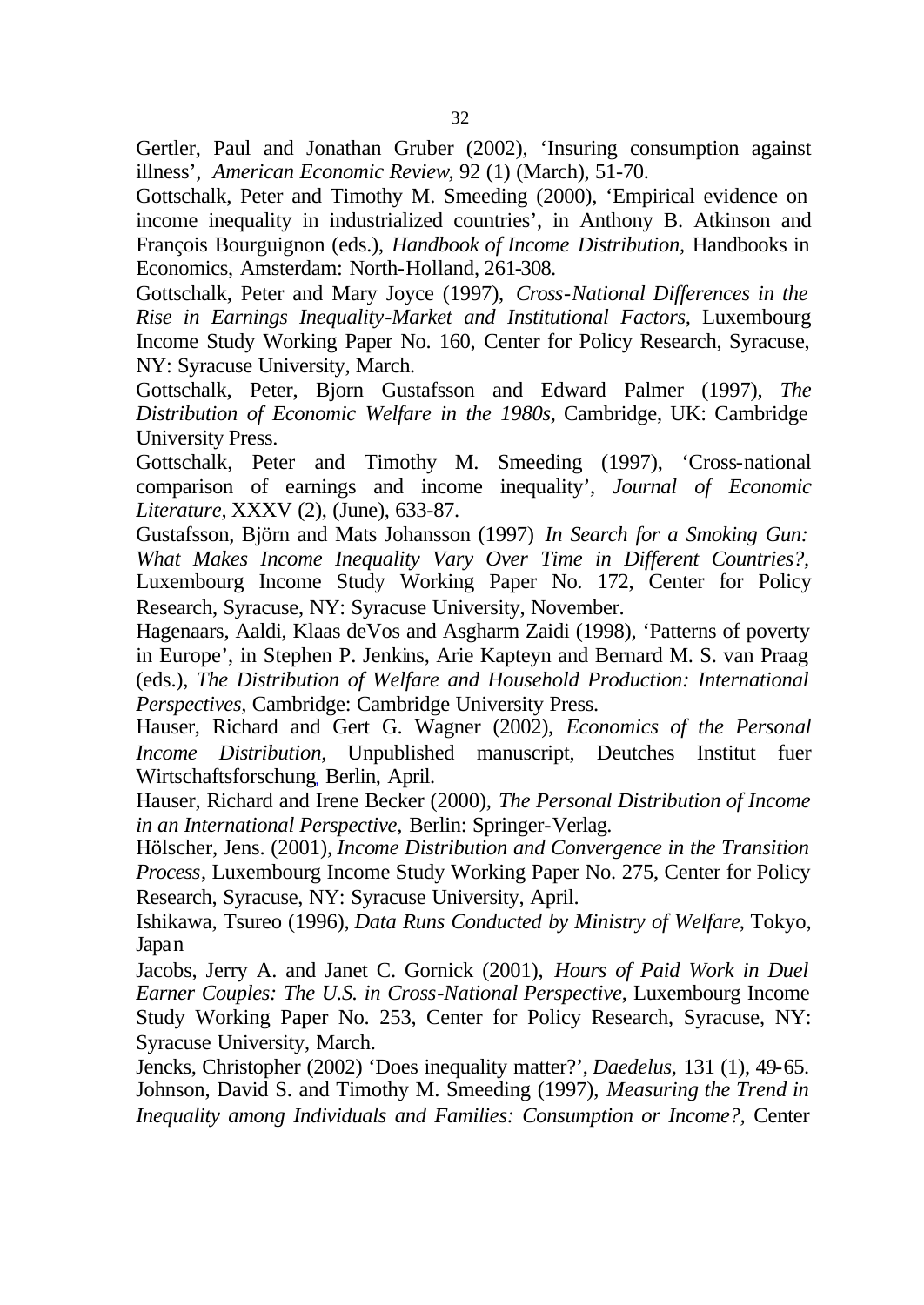for Policy Research, Unpublished manuscript, Syracuse, NY: Syracuse University, June.

Katz, Lawrence F. and David H. Autor (2000), 'Changes in wage structure and earnings inequality', in O. Ashenfelter and D. Card (eds.), *Handbook of Labor Economic*, II, Amsterdam: Elsevier.

Legovoni, Adrianna, Cesar Bouillon, and Nora Lustig (2002), *Can Education Explain Changes in Income Inequality in Mexico?,* IDB, Sustainable Development Department, Washington, DC, March 12.

Nolan, Brian (2001), 'The evolution of child poverty in Ireland', in K. Vleminckx and T.M. Smeeding (eds.), *Child Well-Being, Child Poverty and Child Policy in Modern Nations: What Do We Know?*, The Policy Press, 255-274.

Organization for Economic Cooperation and Development (OECD) (2001), *The New Economy: Beyond the Hype,* Paris.

Organization for Economic Cooperation and Development (OECD) (2001a), *Social Expenditure Database,* Paris.

Organization for Economic Cooperation and Development (OECD) (1996), 'Employment Outlook 1996', *OECD Employment Outlook,* 59 and 60, (June and December).

Osberg, Lars (2002), *Time, Money and Inequality in International Perspective*, Unpublished manuscript, Dalhousie University, Halifax, Nova Scotia, Canada. May 27.

Osberg, Lars (2000), *Long Run Trends in Economic Inequality in Five Countries*, Luxembourg Income Study Working Paper No. 222, Center for Policy Research, Syracuse, NY: Syracuse University, January.

Osberg, Lars, and Andrew Sharpe (2000), *International Comparisons of Trends in Economic Well-being,* Luxembourg Income Study Working Paper No. 242, Center for Policy Research, Syracuse, NY: Syracuse University, February.

Quah, Danny (2002), *One-Third of the World's Growth and Inequality*, WIDER Discussion Paper No. 38, Helsinki, Finland, March.

Rainwater, Lee and Timothy M. Smeeding (1999), 'From "relative" to "real" income: purchase power parities and household microdata, problems, and prospects', in*, Papers and Final Report of the Third Meeting on Household Income Statistics,* Ottawa, Canada: Statistics Canada, 139-163.

Rehme Günther, (2002a), *(Re-) Distribution of Personal Incomes, Education, and Economic Performance Across Countries,* Luxembourg Income Study Working Paper No. 299, Center for Policy Research, Syracuse, NY: Syracuse University. March.

Rehme, Günther (2002b), *Education, Economic Growth, and Personal Income Inequality Across (Rich) Countries,* Luxembourg Income Study Working Paper No. 300 Center for Policy Research, Syracuse, NY: Syracuse University, April.